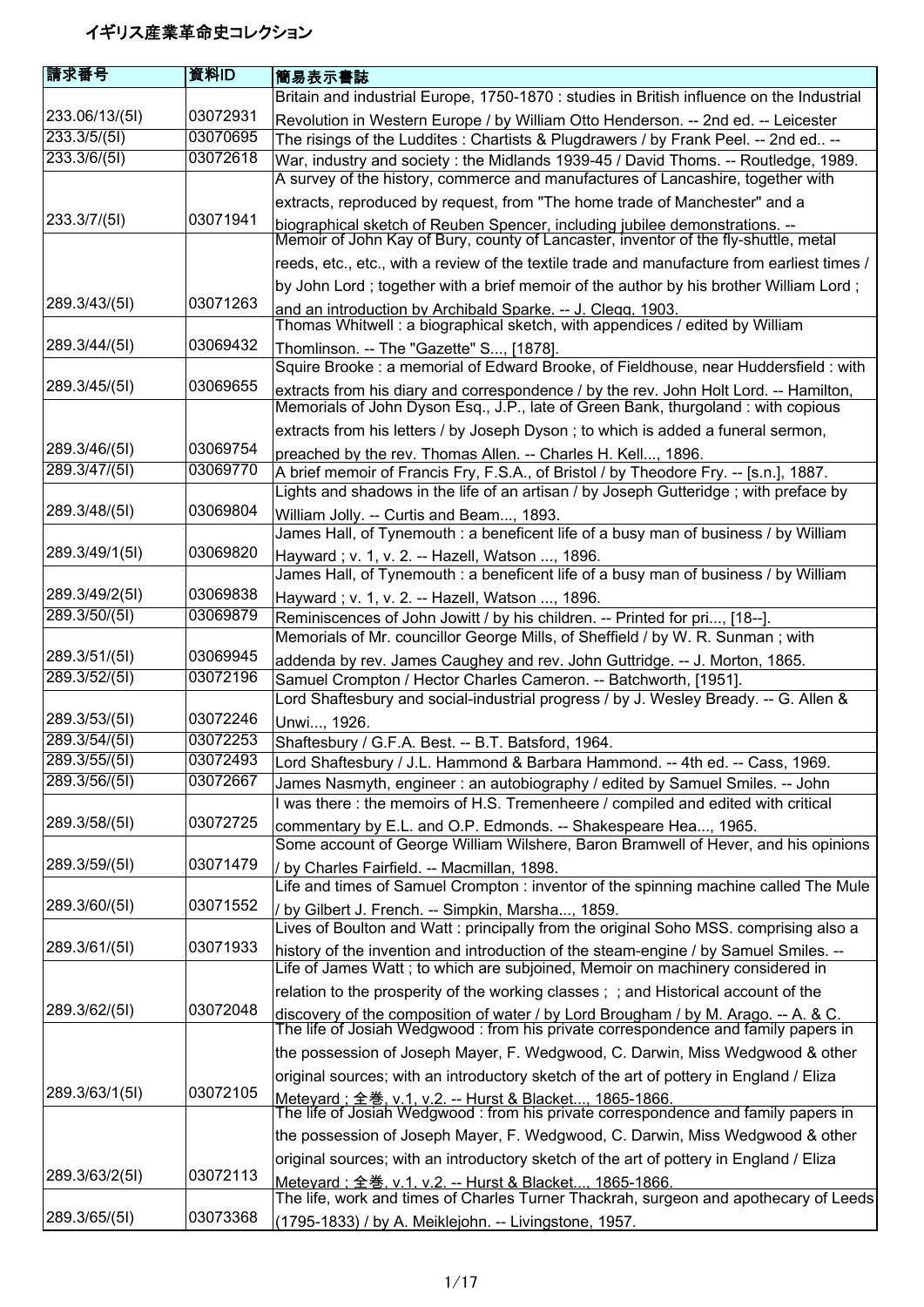| 請求番号            | 資料ID     | 簡易表示書誌                                                                                                                                                                             |
|-----------------|----------|------------------------------------------------------------------------------------------------------------------------------------------------------------------------------------|
|                 |          | West Ham: a study in social and industrial problems: being the report of the Outer                                                                                                 |
| 302.33/7/(5l)   | 03071230 | London Inquiry Committee / compiled by Edward G. Howarth and Mona Wilson. -- J.M.<br>The social, educational, and religious state of the manufacturing districts : with            |
|                 |          | statistical returns of the means of education and religious instruction in the                                                                                                     |
|                 |          | manufacturing districts of Yorkshire, Lancashire, and Cheshire : in two letters to the                                                                                             |
| 302.33/8/(5l)   | 03069622 | Right Hon. Sir Robt. Peel. Bart.: with an appendix containing a letter to the Right Hon.<br>A survey of social conditions in England and Wales : as illustrated by statistics / by |
| 302.33/9/(51)   | 03072162 | A.M. Carr-Saunders, D. Caradog Jones and C.A. Moser. -- Clarendon Press, 1958.<br>The ten hours parson: Christian social action in the eighteen-thirties / by J.C. Gill. --        |
| 309.02/13/(51)  | 03072782 | S.P.C.K, 1959.                                                                                                                                                                     |
|                 |          | Robert Owen: prophet of the poor: essays in honour of the two hundredth anniversary                                                                                                |
|                 |          | of his birth / edited by Sidney Pollard and John Salt; with an introduction by Sidney                                                                                              |
| 309.2/1/(51)    | 03072360 | Pollard. -- Macmillan, 1971.<br>Lectures on the marriages of the priesthood of the old immoral world, delivered in the                                                             |
|                 |          | year 1835, before the passing of the new marriage act / by Robert Owen. -- 4th ed.,                                                                                                |
| 309.2/11/(5l)   | 03069366 | with an appendix. -- printed and pub, 1840.                                                                                                                                        |
|                 |          | The life of Robert Owen / written by himself, with selections from his writings &                                                                                                  |
| 309.2/12/1(51)  | 03072261 | correspondence; 全巻, v. 1, v. 1A. -- A.M. Kelley Pub, 1967. -- (Reprints of economic<br>The life of Robert Owen / written by himself, with selections from his writings &           |
| 309.2/12/1A(5I) | 03072279 | correspondence; 全巻, v. 1, v. 1A. -- A.M. Kelley Pub, 1967. -- (Reprints of economic                                                                                                |
| 309.2/13/(51)   | 03072287 | Robert Owen of New Lanark / by Margaret Cole. -- Batchworth Pres, 1953.                                                                                                            |
|                 |          | Co-operation and the Owenite socialist communities in Britain, 1825-45 / R.G. Garnett.                                                                                             |
| 309.2/14/(5l)   | 03072295 | -- Manchester Univ, 1972.                                                                                                                                                          |
|                 |          | Robert Owen: social idealist / by Rowland Hill Harvey; edited, with a foreword, by                                                                                                 |
| 309.2/15/(5l)   | 03072303 | John Walton Caughey. -- University of C, 1949. -- (University of California<br>Robert Owen: social reformer / by B.L. Hutchins. -- Fabian Society, 1912. -- (Fabian                |
| 309.2/16/(5l)   | 03072311 |                                                                                                                                                                                    |
|                 |          | tract; no. 166.) (Biographical series; no. 2.).<br>Robert Owen in the United States / [edited by] Oakley C. Johnson. Foreword by A. L.                                             |
| 309.2/17/(5l)   | 03072329 | Morton. -- Published for A, 1970. -- (AIMS historical series; no. 6).<br>Robert Owen and the Owenites in Britain and America : the quest for the new moral                         |
| 309.2/18/(5l)   | 03072337 | world / J.F.C. Harrison. -- Routledge and K, 1969.                                                                                                                                 |
| 309.2/19/(51)   | 03072345 | The life and ideas of Robert Owen / by A.L. Morton. -- Lawrence & Wish, 1962                                                                                                       |
|                 |          | A bibliography of Robert Owen, the socialist, 1771-1858 / the National Library of                                                                                                  |
| 309.2/20/(5l)   | 03072352 | Wales. -- 2nd ed., rev. and enl. -- National Librar, 1925.                                                                                                                         |
|                 |          | Robert Owen : sein Leben und seine Bedeutung für die Gegenwart / von Helene                                                                                                        |
| 309.2/21/(5l)   | 03072378 | Simon. -- 2., unveränderte Aufl. -- G. Fischer, 1925.<br>Robert Owen: industrialist, reformer, visionary, 1771-1858: four essays / by Dame                                         |
| 309.2/22/(5l)   | 03072485 | Margaret Cole  [et al.]. -- Robert Owen Bic, 1971.<br>A new view of society, or, Essays on the formation of the human character, preparatory                                       |
|                 |          | to the development of a plan for gradually ameliorating the condition of mankind / by                                                                                              |
| 309.2/23/(5l)   | 03072675 | Robert Owen. -- 2nd ed. -- Printed for Lon, 1816.<br>Report to the county of Lanark, of a plan for relieving public distress and removing                                          |
|                 |          | discontent, by giving permanent, productive employment to the poor and working                                                                                                     |
|                 |          | classes, under arrangements which will essentially improve their character, and                                                                                                    |
|                 |          | ameliorate their condition; diminish the expenses of production and consumption, and                                                                                               |
| 309.2/24/(5l)   | 03071388 | create markets co-extensive with production / by Robert                                                                                                                            |
| 309.4/14/(5l)   | 03071024 | Chaos and order in industry / by G.D.H. Cole. -- Methuen, 1920. -- (The library of social                                                                                          |
| 309/3/(51)      | 03070927 | Towards industrial freedom / Edward Carpenter. -- Allen, 1917.                                                                                                                     |
| 312.33/12/(51)  | 03072709 | The radical tradition: Tom Paine to Lloyd George / [by] John W. Derry. -- Macmillan,<br>Annual report of the Local Government Board for Ireland : being the  report under          |
|                 |          | "The Local Government Board (Ireland) Act", 35 & 36 Vic., c.69, with appendices; 3rd-                                                                                              |
| 318.93/11/(5l)  | 03420684 | 4th. -- Printed by Alex, 1875.                                                                                                                                                     |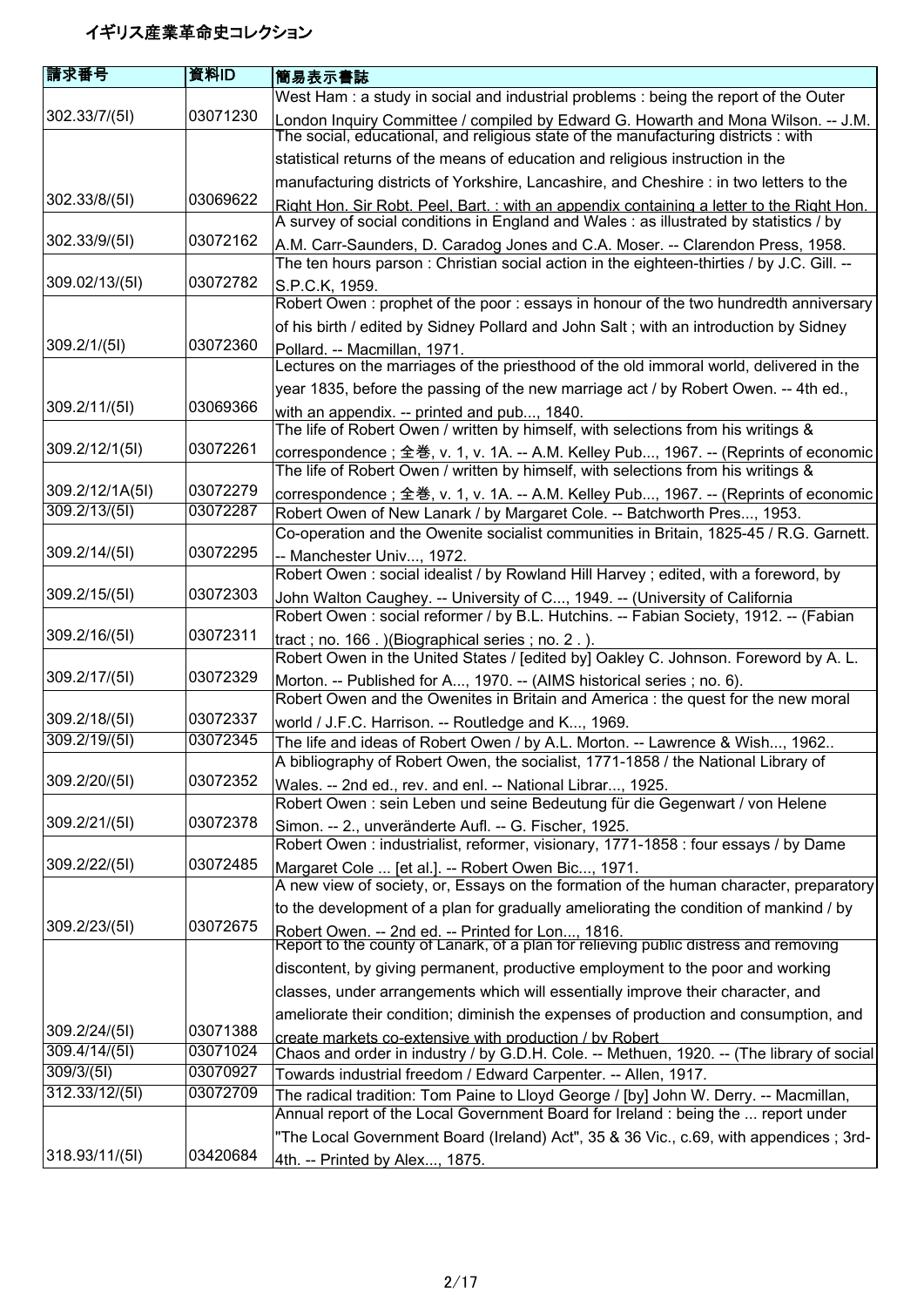| 請求番号                             | 資料ID                 | 簡易表示書誌                                                                                                                                                            |
|----------------------------------|----------------------|-------------------------------------------------------------------------------------------------------------------------------------------------------------------|
|                                  |                      | Report of proceedings under commissions of Oyer & Terminer and Gaol Delivery, for                                                                                 |
|                                  |                      | the county of York, held at the castle of York, before Sir Alexander Thomson, Knight,                                                                             |
|                                  |                      | one of the barons of the exchequer, and Sir Simon Le Blanc, Knight, one of the justices                                                                           |
|                                  |                      | of the Court of King's Bench, from the 2d to the 12th of Juanuary 1813 / from the short                                                                           |
| 327.6/1/(5l)                     | 03069440             | hand note of Mr. Gurney. -- Printed by L                                                                                                                          |
|                                  |                      | On the principles of political economy, and taxation / by David Ricardo. -- 3rd ed. --                                                                            |
| 331.44/3/(51)                    | 03071834             | John Murray, 1821.                                                                                                                                                |
|                                  |                      | Three lectures on the rate of wages : with a preface on the causes and remedies of the                                                                            |
| 331.46/3/(51)                    | 03071875             | present disturbances / by Nassau William Senior. -- 2nd ed. -- J. Murray, 1831.                                                                                   |
|                                  |                      | The state in relation to labour / by W. Stanley Jevons; edited with an introduction by                                                                            |
| 331.71/3/(5l)                    | 03071701             | Michael Cababé. -- 3rd ed. -- Macmillan, 1894. -- (The English citizen : his rights and                                                                           |
|                                  |                      | Wages and labour costs: a statement of the economic laws and theory of wages / by                                                                                 |
| 331.85/12/(5I)                   | 03071107             | Edmund Dane. -- Macmillan, 1927.                                                                                                                                  |
| 331.85/13/(5)                    | 03069895             | Use and abuse: or, right and wrong, in the relations to labour, of capital, machinery,                                                                            |
|                                  |                      | and land / by William M'Combie. -- Ward, 1852.<br>The theory of wages and its application to the eight hours question and other labour                            |
| 331.85/14/(5)                    | 03071958             |                                                                                                                                                                   |
|                                  |                      | problems / by Herbert M. Thompson. -- Macmillan, 1892.<br>Studies in the Industrial Revolution / presented to T.S. Ashton; edited by L.S.                         |
| 332.06/13/(5I)                   | 03072428             | Pressnell. -- University of L, 1960.                                                                                                                              |
|                                  |                      | The impact of the industrial revolution: protest and alienation / edited by Peter N.                                                                              |
| 332.06/16/(5I)                   | 03072543             | Stearns;: pbk. -- Prentice-Hall, [1972]. -- (A Spectrum book; S-259).                                                                                             |
| 332.06/26/(51)                   | 03069747             | The evolution of industry / Henry Dyer. -- Macmillan, 1895.                                                                                                       |
|                                  |                      | Industrial efficiency : a comparative study of industrial life in England, Germany and                                                                            |
| 332.3/50/1(51)                   | 03070737             | America / by Arthur Shadwell; 全巻, vol. 1, vol. 2. -- Longmans, Green, 1906.                                                                                       |
|                                  |                      | Industrial efficiency: a comparative study of industrial life in England, Germany and                                                                             |
| 332.3/50/2(51)                   | 03070745             | America / by Arthur Shadwell; 全巻, vol. 1, vol. 2. -- Longmans, Green, 1906.                                                                                       |
|                                  |                      | The Industrial Revolution on the continent : Germany, France, Russia, 1800-1914 / [by]                                                                            |
| 332.3/51/(5l)                    | 03072949             | William O. Henderson. -- 2nd ed. -- Cass, 1967.                                                                                                                   |
|                                  | 03070703             | Industrial peace : its advantages, methods, and difficulties : a report of an inquiry made                                                                        |
| 332.33/71/(5l)<br>332.33/72/(5I) | 03071792             | for the Toynbee Trustees / by L.L.F.R. Price; with a preface by Alfred Marshall. --                                                                               |
| 332.33/73/(5I)                   | 03071800             | The rise of the Midland industries, 1600-1838 / by W. H. B. Court. -- Oxford Universi,<br>The World we have lost / by Peter Laslett. -- Methuen, 1965.            |
|                                  |                      | Lessons on the phenomena of industrial life, and the conditions of industrial success /                                                                           |
| 332.33/74/(5I)                   | 03069689             | edited by rev. Richard Dawes. -- Groombridge, 1854.                                                                                                               |
| 332.33/75/(5I)                   | 03072139             | The Industrial Revolution in Coventry / by John Prest. -- Oxford U. P, 1960.                                                                                      |
|                                  |                      | Cornwall in the age of the industrial revolution / by John Rowe; with an introduction by                                                                          |
| 332.33/76/(5I)                   | 03072469             | A.L. Rowse. -- At the Universi, 1953.                                                                                                                             |
|                                  |                      | Industrial Revolution in Yorkshire / by Fred Singleton; with a foreword by Asa Briggs. --                                                                         |
| 332.33/77/(5I)                   | 03072519             | Dalesman, 1970.                                                                                                                                                   |
|                                  |                      | Social change in the Industrial Revolution : an application of theory to the Lancashire                                                                           |
|                                  |                      | cotton industry, 1770-1840 / by Neil J. Smelser. -- Routledge & K. , 1959. --                                                                                     |
| 332.33/78/(5I)                   | 03072527             | (International library of sociology and social reconstruction; .).                                                                                                |
|                                  |                      | The Luddites : machine-breaking in regency England / [by] Malcolm I. Thomis. -- David                                                                             |
| 332.33/79/(5I)<br>332.33/80/(5I) | 03072576<br>03072584 | & Charles, 1970. -- (Library of textile history ; .).                                                                                                             |
|                                  |                      | The dynamics of the industrial revolution / Allan Thompson. -- E. Arnold, 1973.<br>Change and apathy: Liverpool and Manchester during the industrial revolution / |
| 332.33/81/(5l)                   | 03072626             | François Vigier. -- M.I.T Press, [c1970].                                                                                                                         |
|                                  |                      | Toynbee's Industrial revolution : a reprint of Lectures on the industrial revolution in                                                                           |
|                                  |                      | England, popular addresses, notes, and other fragments / by Arnold Toynbee ; a new                                                                                |
| 332.33/82/(5I)                   | 03072634             | introduction by the late professor T. S. Ashton; 全巻, (), (): pbk. -- David & Charles,                                                                             |
|                                  |                      | Coping with city growth during the British industrial revolution / Jeffrey G. Williamson. --                                                                      |
| 332.33/83/(5I)                   | 03072659             | Cambridge Unive, 1990.                                                                                                                                            |
|                                  |                      | The industrial revolution in North Wales / A.H. Dodd; us: hard. -- 2nd ed. -- University                                                                          |
| 332.33/84/(5I)                   | 03072741             | of W, 1951.                                                                                                                                                       |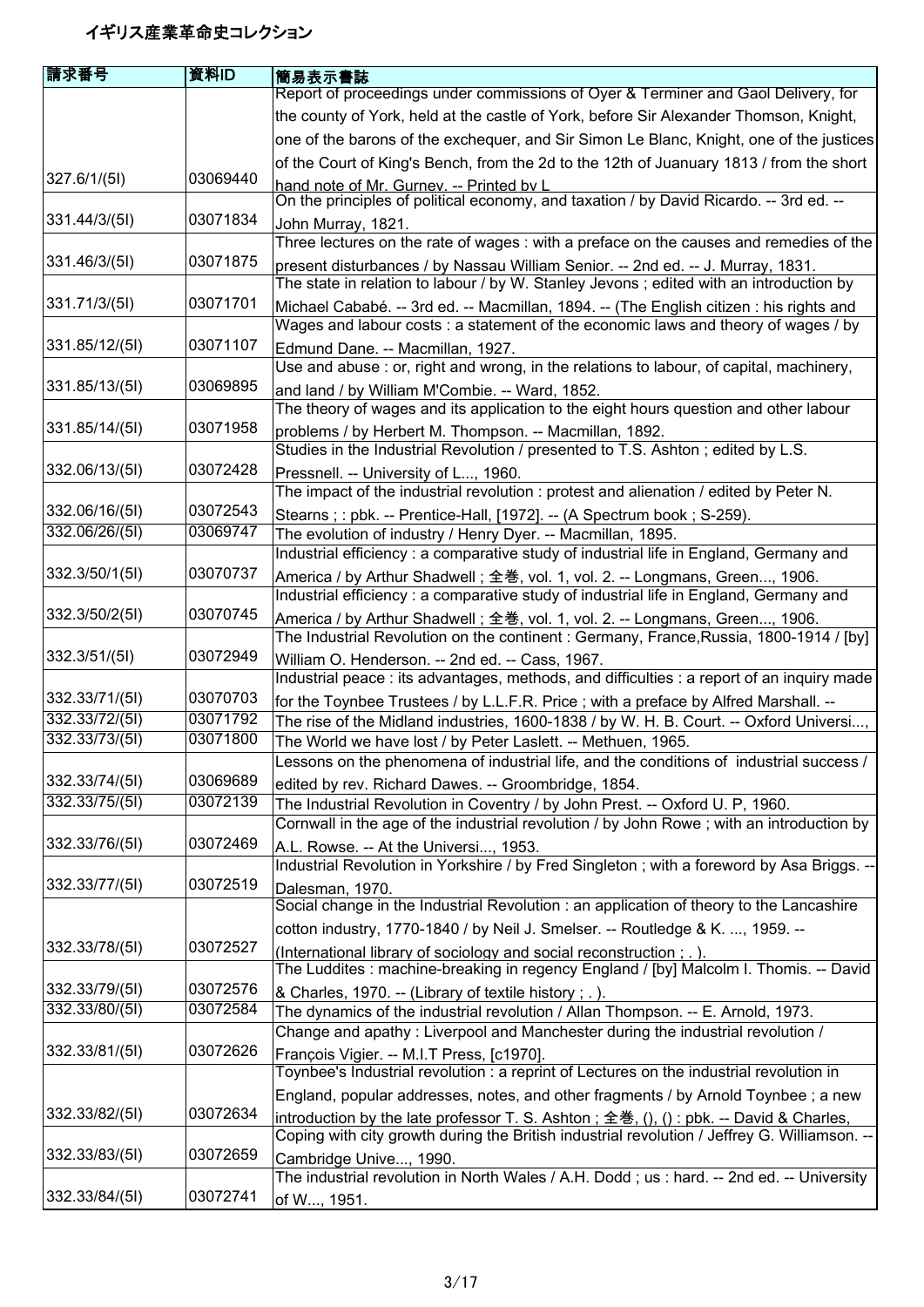| 請求番号           | 資料ID     | 簡易表示書誌                                                                                                               |
|----------------|----------|----------------------------------------------------------------------------------------------------------------------|
|                |          | Substance of the speech of the Right Hon. Lord Grenville in the House of Lords,                                      |
|                |          | November 30, 1819 : on the Marquis of Lansdowne's motion, that a select committee                                    |
|                |          | be appointed to inquire into the state of the country, and more particularly into the                                |
|                |          | distresses and discontents prevalent in the manufacturing districts and the execution of                             |
| 332.33/85/(5I) | 03071636 | the laws with respect to the numerous meetings                                                                       |
|                |          | A home tour through the manufacturing districts of England, in the summer of 1835 / by                               |
| 332.33/86/(5I) | 03071651 | Sir George Head. -- J. Murray, 1836.                                                                                 |
|                |          | A history of the past and present state of the labouring population, including the                                   |
| 332.33/87/(51) | 03071974 | progress of agriculture, manufactures and commerce / by J. D. Tuckett. -- Printed for                                |
| 332.33/88/(5I) | 03073053 | Poverty and the Industrial Revolution / by Brian Inglis. -- Hodder & Stough, 1971.                                   |
|                |          | Manchester and the age of the factory : the business structure of Cottonopolis in the                                |
| 332.33/89/(5I) | 03073095 | Industrial Revolution / Roger Lloyd-Jones and M.J. Lewis. -- Croom Helm, c1988.                                      |
| 332.33/90/(5I) | 03073129 | Art and the Industrial Revolution / by Francis D. Klingender. -- Noel Carrington, 1947.                              |
|                |          | Atlas of industrializing Britain 1780-1914 / edited by John Langton and R.J. Morris; $\pm$                           |
| 332.33/91/(5l) | 03073160 | 巻, (), () : pbk. -- Methuen, 1986.                                                                                   |
|                |          | The industrial and commercial revolutions in Great Britain during the nineteenth                                     |
|                |          | century / by L.C.A. Knowles. -- 4th ed -- Routledge & Keg, 1926. -- (Studies in                                      |
| 332.33/92/(51) | 03073178 | economics and political science; 61).                                                                                |
|                |          | Furness and the Industrial Revolution : an economic history of Furness (1711-1900)                                   |
| 332.33/93/(5I) | 03073202 | and the town of Barrow (1757-1897) / by J.D. Marshall. -- Barrow-in-Furne, 1958.                                     |
|                |          | The industrial revolution in the eighteenth century: an outline of the beginnings of the                             |
|                |          | modern factory system in England / by Paul Joseph Mantoux ; [translated from the                                     |
| 332.33/94/(5I) | 03073228 | French by Marjorie Vernon]. -- New and rev. ed. / with a preface by T.S. Ashton. -- J.                               |
|                |          | Industrial England, 1776-1851 / Dorothy Marshall. -- Routledge and K, 1973. --                                       |
| 332.33/95/(5I) | 03073269 | (Development of English society; .).                                                                                 |
|                | 03073327 | England on the eve of the Industrial Revolution : a study of economic and social                                     |
| 332.33/96/(51) |          | conditions from 1740 to 1760 with special reference to Lancashire / Louis W. Moffit. --                              |
| 332.33/97/(51) | 03073335 | The Economics of the Industrial Revolution / edited by Joel Mokyr; 全巻, (), pbk --                                    |
|                |          | George Allen & , 1985.<br>The first industrial nation: an economic history of Britain, 1700-1914 / Peter Mathias ; : |
| 332.33/98/(5I) | 03073343 | pbk. -- Methuen, 1969.                                                                                               |
|                |          | The rise of industrial society in England, 1815-1885 / S.G. Checkland. -- Longman,                                   |
| 335.13/16/(5I) | 03069457 | 1964. -- (Social and economic history of England).                                                                   |
|                |          | Copartnership in industry / Charles Ryle Fay. -- University Pres, 1913. -- (The                                      |
| 335.6/10/(5l)  | 03070265 | Cambridge manuals of science and literature).                                                                        |
|                |          | The industrial and provident societies act, 1893 / published by direction of the Co-                                 |
| 335.6/11/(5)   | 03071545 | operative Union; with an introduction by J.C. Gray. -- Co-operative Un, 1894.                                        |
|                |          | Co-operative production / by Benjamin Jones; with prefatory note by A.H. Dyke Acland                                 |
| 335.6/12/1(5)  | 03071685 | ; v. 1, v. 2. -- Clarendon Press, 1894.                                                                              |
|                |          | Co-operative production / by Benjamin Jones; with prefatory note by A.H. Dyke Acland                                 |
| 335.6/12/2(51) | 03071693 | ; v. 1, v. 2. -- Clarendon Press, 1894.                                                                              |
|                |          | Labor copartnership: notes of a visit to co-operative workshops, factories and farms in                              |
|                |          | Great Britain and Ireland, in which employer, employé, and consumer share in                                         |
| 335.6/13/(5)   | 03071743 | ownership, management and results / by Henry Demarest Lloyd. -- Harper, 1898.                                        |
|                |          | Industrial copartnership: with chronological notes on british profit-sharing and                                     |
| 335.6/7/(5)    | 03070893 | copartnership 1829-1920 / by Charles Carpenter. -- 3rd ed. -- Copartnership P, 1921.                                 |
|                |          | Industrial Co-partnership: three papers: with chronological notes on British profit-                                 |
| 335.6/8/(51)   | 03070901 | sharing and Co-partnership, 1829-1914 / by Charles Carpenter. -- Co-partnership,                                     |
|                |          | The Industrial Future in the Light of the Brotherhood Ideal / by John Clifford, J. Wardle,                           |
| 335.6/9/(5)    | 03071008 | Lord Leverhulme,. -- George Allen & , 1919.                                                                          |
|                |          | The genesis of modern management : a study of the Industrial Revolution in Great                                     |
| 335/18/(51)    | 03072402 | Britain / Sidney Pollard. -- Edward Arnold, 1965.                                                                    |
| 336.4/112/(5l) | 03420676 | [Price's Patent Candle Company] : [a group of seven rare pamphlets]. -- [s.n.], [1851].                              |
| 336.4/35/(5I)  | 03070539 | The works manager to-day : an address prepared for a series of private gatherings of                                 |
|                |          | works managers / by Sidney Webb. -- Longmans, Green, 1917.                                                           |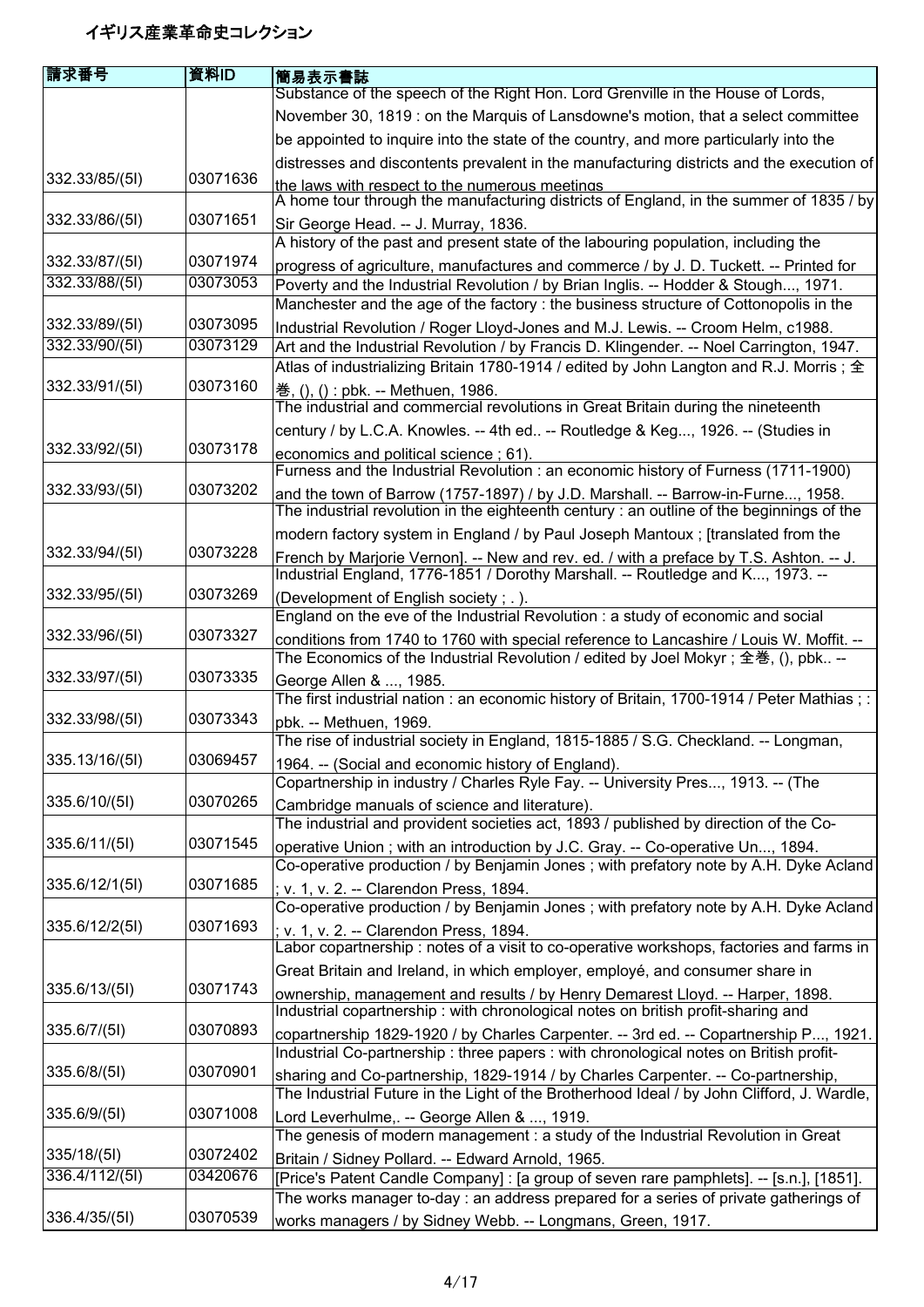| 請求番号           | 資料ID     | 簡易表示書誌                                                                                                                                                                               |
|----------------|----------|--------------------------------------------------------------------------------------------------------------------------------------------------------------------------------------|
|                |          | Industrial relations in Great Britain / by J. H. Richardson. -- International L, 1933. --                                                                                            |
| 336.5/7/(51)   | 03071339 | (Studies and reports; no. 36.).                                                                                                                                                      |
| 336.85/51/(5I) | 03071750 | The depreciation of factories and their valuation / by Ewing Matheson. -- E. & F.N.                                                                                                  |
|                |          | First Yearly Report of the income and expenditure of the amalgamated society of                                                                                                      |
| 336.9/143/(5I) | 03070422 |                                                                                                                                                                                      |
|                |          | engineers, machinists, millwrights, smiths, and pattern makers. -- Printed by J. S<br>Bryant and Stratton's common school book-keeping : embracing single and double                 |
|                |          | entry, containing sixteen complete sets of books, with ample exercises and illustrations                                                                                             |
|                |          | for primary schools and academies / by H.B. Bryant and H.D. Stratton and S.S.                                                                                                        |
| 336.91/90/(51) | 03420692 | Packard. -- Ivison, Phinney, 1866.                                                                                                                                                   |
|                |          | Industrial assurance : an historical and critical study / by Arnold Talbot Wilson and                                                                                                |
| 339.45/1/(5I)  | 03070547 | Hermann Levy. -- Oxford Univ. Pr, 1937                                                                                                                                               |
|                |          | Classes and masses or wealth, wages, and welfare in the United Kingdom: a                                                                                                            |
| 361.8/12/(5I)  | 03069937 | handbook of social facts for political thinkers and speakers / by W.H. Mallock. -- Adam                                                                                              |
|                |          | Class formation and urban-industrial society: Bradford, 1750-1850 / Theodore                                                                                                         |
| 361.8/13/(5I)  | 03073186 | Koditschek. -- Cambridge Unive, 1990.                                                                                                                                                |
|                |          | The progress of the working classes in the last half century / by Robert Giffen, Esq.                                                                                                |
| 361.85/10/(5I) | 03071628 | -- G. Bell, 1884.                                                                                                                                                                    |
| 361.85/11/(5I) | 03071883 | Speeches of the Earl of Shaftesbury, K.G. upon subjects having relation chiefly to the                                                                                               |
|                |          | claims and interests of the labouring class / Anthony A. Cooper. -- Chapman and Hal<br>Manufacturing districts: replies of Sir Charles Shaw to Lord Ashley, M.P.: regarding          |
| 361.85/12/(5I) | 03071891 | the education, and moral and physical condition of the labouring classes. -- J. Ollivier,<br>Capital and labour / by the author of "The results of machinery". -- 2nd ed. -- Charles |
|                |          | Knight, 1831. -- (The Working-man's companion ; . ) (The rights of industry : addressed                                                                                              |
| 361.85/22/(5I) | 03420700 | to the working-men of the United Kingdom; 1.).<br>Working days: being the personal records of sixteen working men and women / written                                                |
|                |          | by themselves and edited by Margaret A. Pollock; with an introduction by Lord                                                                                                        |
| 361.85/3/(5I)  | 03071313 | Buckmaster. -- J. Cape, 1926.                                                                                                                                                        |
|                |          | The operative classes of Great Britain: their existing state and its improvement / [W. M.                                                                                            |
| 361.85/4/(5I)  | 03069374 | O'Hanlon]. -- Religious Tract, [1851].                                                                                                                                               |
|                |          | The working classes: their moral, social, and intellectual condition: with practical                                                                                                 |
| 361.85/5/(5I)  | 03069564 | suggestions for their improvement / by G. Simmons. -- Partridge and O, 1849.<br>The glory and the shame of Britain: an essay on the condition and claims of the                      |
| 361.85/6/(5I)  | 03069739 | working classes, together with the means of securing their elevation. -- Religious                                                                                                   |
| 361.85/7/(5I)  | 03072600 | The making of the English working class / by E.P. Thompson. -- Victor Gollancz, 1963.                                                                                                |
| 361.85/8/(51)  | 03072832 | The labour aristocracy in Victorian Edinburgh / Robert Q. Gray. -- Clarendon, 1976.                                                                                                  |
|                |          | The manufacturing population of England : its moral, social, and physical conditions,                                                                                                |
|                |          | and the changes which have arisen from the use of steam machinery : with an                                                                                                          |
| 361.85/9/(5I)  | 03071602 | examination of infant labour / by P. Gaskell, Esq. -- Baldwin and Cra, 1833.                                                                                                         |
|                |          | Workmen's compensation insurance : with a summary of the statutory law relating                                                                                                      |
| 364.5/3/(51)   | 03070273 | thereto / C.E. Golding. -- 2nd ed. -- I. Pitman, 1929.                                                                                                                               |
|                |          | Royal Commission on Unemployment Insurance : final report / presented by the                                                                                                         |
|                |          | Secretary of State for the Home Department to Parliament by command of His Majesty.                                                                                                  |
| 364.7/2/(5I)   | 03070778 | -- His Majesty's S, 1932. -- (Cmd ; 4185 . ).                                                                                                                                        |
| 364.7/3/(5I)   | 03070984 | Insurance against unemployment : with special reference to British and American                                                                                                      |
| 364.7/4/(51)   | 03071032 | conditions / by Joseph L. Cohen. -- P.S. King, 1921.                                                                                                                                 |
| 364.7/5/(5I)   | 03071040 | Unemployment insurance and assistance in Britain / by Percy Cohen. -- Harrap, 1938.                                                                                                  |
|                |          | Insurance by industry examined / Joseph L. Cohen. -- P. King, 1923.<br>The Employers' Liability Assurance Corporation Ltd. 1880-1930 / Sir Harry Perry                               |
| 364.7/6/(5I)   | 03071321 |                                                                                                                                                                                      |
|                |          | Robinson; with a foreword by Sir Joseph Broodbank. -- Waterlow & Sons, 1930.<br>The development of social insurance and minimum wage legislation in Great Britain: a                 |
|                |          | study of British social legislation in relation to a minimum standard of living / by Helen                                                                                           |
| 364/16/(5l)    | 03070125 | Fisher Hohman. -- Houghton Miffli, 1933. -- (Hart, Schaffner & Marx prize essays;                                                                                                    |
|                |          | Workers on their industries / edited, with an introduction, by Frank W. Galton. -- S.                                                                                                |
| 366.02/14/(5I) | 03069812 | Sonnenschein, 1895.                                                                                                                                                                  |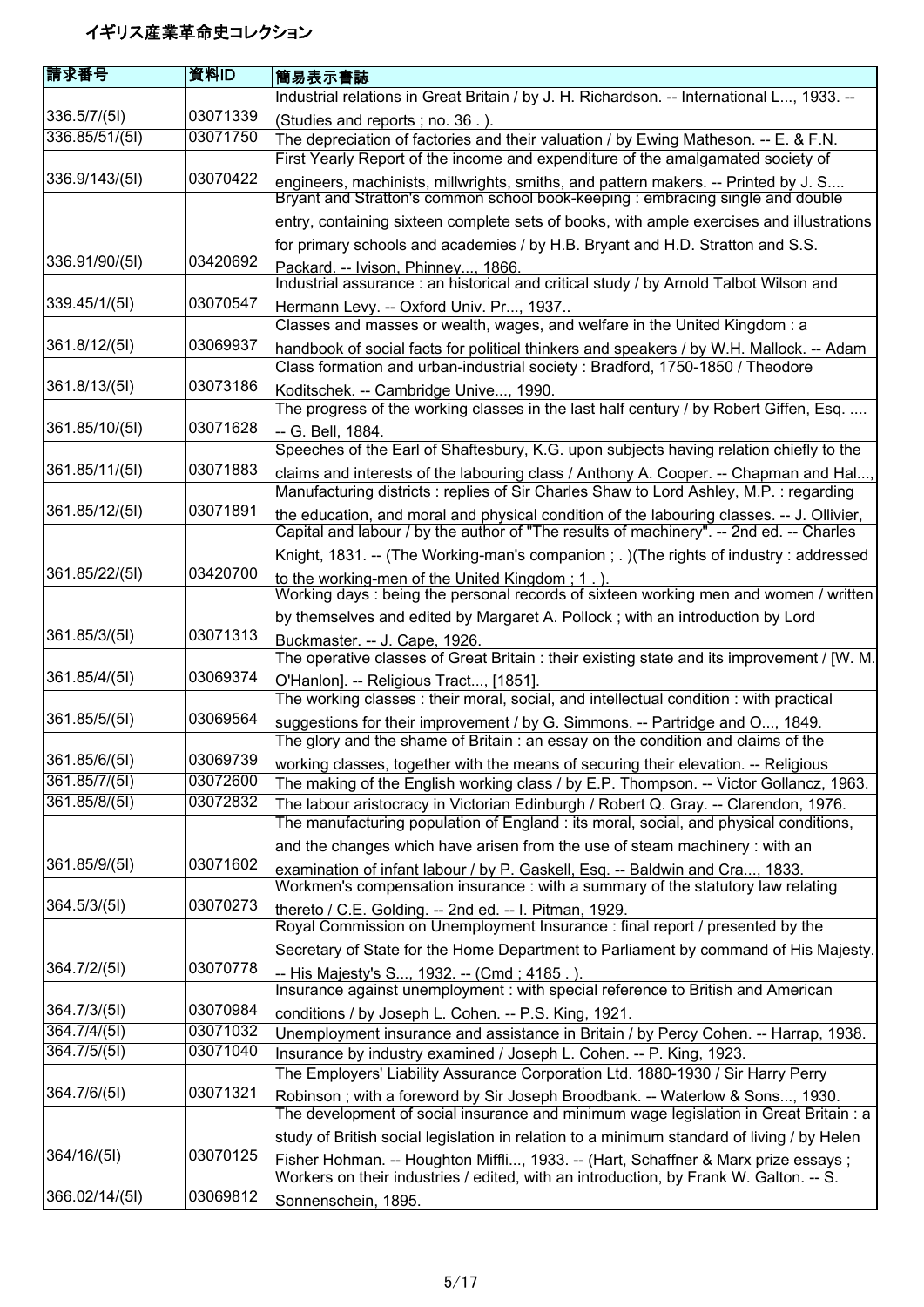| 請求番号           | 資料ID     | 簡易表示書誌                                                                                                                          |
|----------------|----------|---------------------------------------------------------------------------------------------------------------------------------|
|                |          | The Working-man's companion : the results of machinery, namely, cheap production                                                |
|                |          | and increased employment exhibited : being an address to the working-men of the                                                 |
| 366.02/15/(5I) | 03069887 | United Kingdom. -- 4th ed. -- Charles Knight, 1831.                                                                             |
|                |          | Work and labour: being a compendium of the law affecting the conditions under which                                             |
|                |          | the manual work of the working classes is performed in England / by R. M. Minton-                                               |
| 366.02/16/(5I) | 03070133 | Senhouse. -- Sweet & Maxwell, 1904.                                                                                             |
| 366.02/17/(5I) | 03071537 | The effects of the factory system / Allen Clarke. -- G. Richards, 1899.                                                         |
|                |          | The factory system illustrated in a series of letters to the Right Hon. Lord Ashley / by                                        |
| 366.02/18/(5I) | 03071578 | William Dodd. -- J. Murray, 1842.                                                                                               |
| 366.02/20/(5I) | 03072071 | labour in the longest reign, 1837-1897 / by Sidney Webb. -- Grant Richards, 1897.                                               |
| 366.03/1/(5l)  | 03069473 | The worker's handbook / by Gertrude M. Tuckwell and Constance Smith. -- Duckworth,                                              |
|                |          | Labour and industry: a series of lectures / by Percy Alden, J.B. Baillie, Gerald                                                |
| 366.04/2/(51)  | 03070877 | Bellhouse [et al.]. -- Manchester at t, 1920. -- (Publications of the University of                                             |
|                |          | Papers and addresses: work and wages / Lord Brassey; edited by J. Potter; with an                                               |
| 366.04/3/(5I)  | 03071503 | introduction by George Howell. -- Longmans, Green, 1894.                                                                        |
|                |          | A narrative of the experience and sufferings of William Dodd, a factory cripple / written                                       |
| 366.04/4/(5I)  | 03071560 | by himself. -- 2nd ed. -- L. & G. Seeley, 1841.                                                                                 |
| 366.05/5/(5I)  | 03070257 | Eight hours by law: a practical solution. -- Fabian Society, 1893. -- (Fabian tract; no.                                        |
|                |          | The women's industrial news / Women's Industrial Council; no. 1-17. -- new series. --                                           |
| 366.05/6/(5)   | 03070406 | Women's Industr, 1897-1901.                                                                                                     |
|                |          | Combination & arbitration laws, artizans, and machinery: abstracts of the acts                                                  |
|                |          | repealing the laws against combinations of workmen, and emigration of artizans :                                                |
|                |          | abstract of the act for arbitrating differences between workmen and their employers,                                            |
|                |          | speech of Joseph Hume  lists of the committee of the House of Commons, of the                                                   |
| 366.1/2/(5l)   | 03070448 | witnesses examined, and an address to the working people                                                                        |
|                |          | Our industrial laws: working women in factories, workshops, shops and laundries, and                                            |
| 366.14/10/(5I) | 03069424 | how to help them / by Mona Wilson; ed., with a preface, by H. J. Tennant. --                                                    |
| 366.15/4/(5I)  | 03069358 | Observations on the proposed legislative changes in factory labour. -- Bancks, 1833.                                            |
| 366.15/5/(5I)  | 03069549 | The Factory Acts / by Alexander Redgrave. -- 7th ed. / by Jasper A. Redgrave and H.S.                                           |
|                |          | Scrivener. -- Shaw: Butterwo, 1898.<br>The factory controversy : a warning against meddling legislation / by Harriet Martineau. |
| 366.15/6/(5I)  | 03069929 |                                                                                                                                 |
|                |          | -- Printed by A. I, 1855.<br>Georgii III. regis. : cap. 73 : an act for the preservation of the health and morals of            |
|                |          | apprentices and others, employed in cotton and other mills, and cotton and other                                                |
| 366.19/10/(5I) | 03069317 | factories. -- printed by Geor, 1802-.                                                                                           |
| 366.19/11/(5I) | 03070489 | Industrial law / by Frank Tillyard. -- 2nd ed. -- A. & C. Black, 1928.                                                          |
|                |          | Labour supply and regulation / by Humbert Wolfe. -- Clarendon, 1923. -- (Economic                                               |
| 366.19/12/(5I) | 03070505 | and social history of the World War; . )(British series; . ).                                                                   |
| 366.19/13/(5I) | 03070208 | The factories act, 1937 / by H. Samuels. -- Stevens, 1937.                                                                      |
|                |          | The Workmen's Compensation Act, 1925 : (as amended by the Workmen's                                                             |
|                |          | Compensation Act 1926) and the workmen's compensation rules, 1926 and regulations                                               |
|                |          | relating thereto with a complete index and tables showing where the corresponding                                               |
|                |          | sections of the repealed acts are to be found in the 1925 act and vice versa / by M.                                            |
| 366.19/14/(5I) | 03070216 | Turner-Samuels and Donald Geddes. -- Solicitors' Law 1927.                                                                      |
|                |          | The early factory legislation : a study in legislative and administrative evolution /                                           |
| 366.19/15/(5I) | 03072568 | Maurice Walton Thomas. -- Thames Bank Pub, 1948.                                                                                |
|                |          | The law relating to factories and workshops (including laundries and docks). -- 2nd ed                                          |
| 366.19/16/(5I) | 03071404 | -- Eyre and Spotti, 1897.                                                                                                       |
| 366.19/17/(5I) | 03071453 | Labor and law / by Charles Bradlaugh; with a memoir and two portraits. -- Forder,                                               |
|                |          | A history of factory legislation / by B. L. Hutchins and A. Harrison; with a preface by                                         |
| 366.19/18/(5I) | 03073038 | Sidney Webb. -- P. S. King, 1903. -- (Studies in economics and political science; 10.).                                         |
|                |          | A history of factory legislation / by B.L. Hutchins and A. Harrison; with a preface by                                          |
| 366.19/19/(5I) | 03073046 | Sidney Webb. -- 3rd ed. -- P.S. King, 1926. -- (Studies in economics and political                                              |
|                |          | Factory legislation and its administration, 1891-1924 / by H.A. Mess. -- P.S. King, 1926.                                       |
| 366.19/20/(51) | 03073350 | -- (Studies in economics and political science; no. 84.).                                                                       |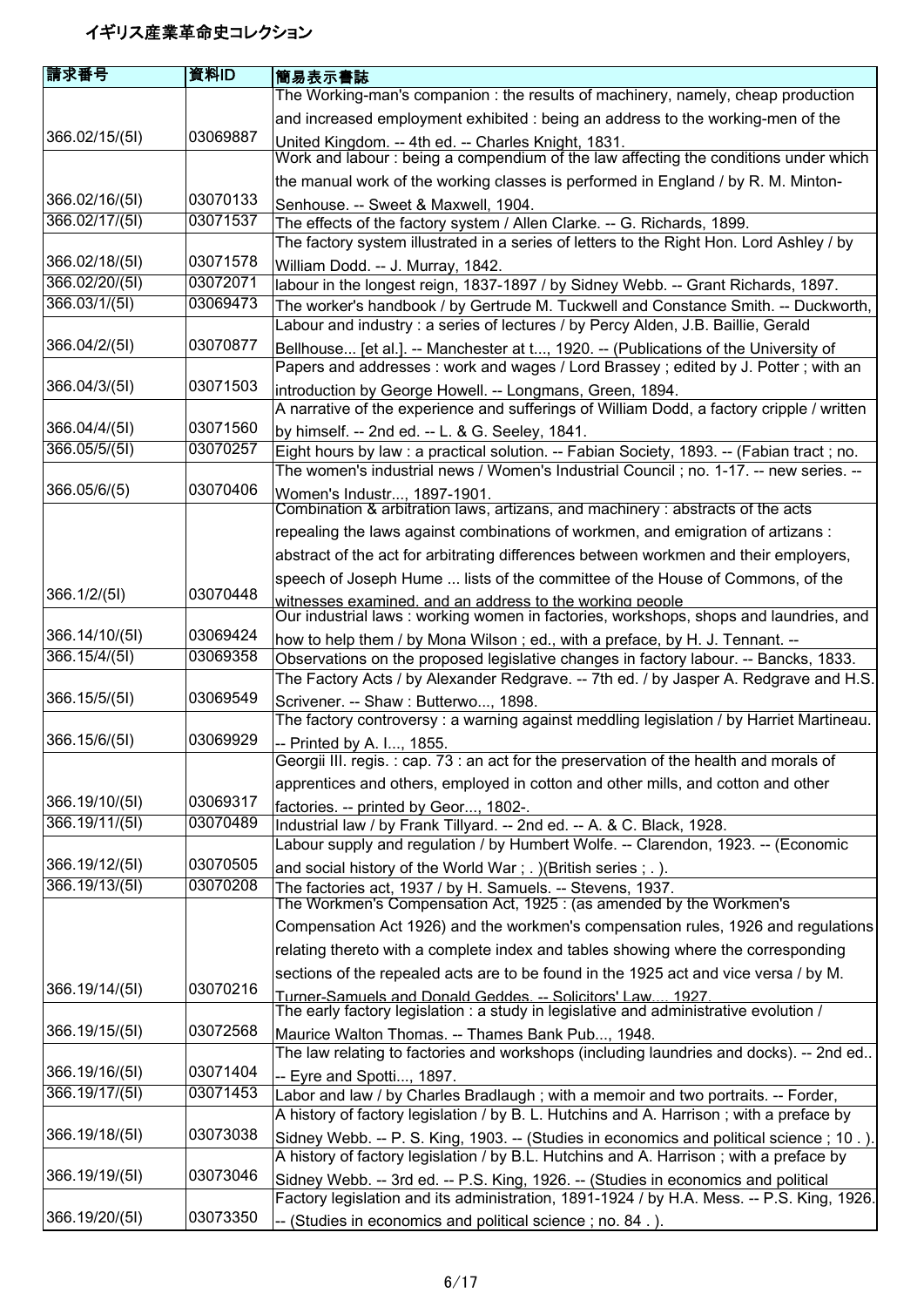| 請求番号              | 資料ID     | 簡易表示書誌                                                                                                                                                                   |
|-------------------|----------|--------------------------------------------------------------------------------------------------------------------------------------------------------------------------|
|                   |          | Protective legislation : for shop & office employees / by J. Hallsworth. -- New ed., rev -                                                                               |
| 366.19/4/(5l)     | 03071214 | - G.G. Harrap, 1935.                                                                                                                                                     |
|                   |          | A bill : for regulating the employment of children and young persons in factories : to                                                                                   |
| 366.19/5/(5I)     | 03069218 | amend the laws relating to labour in factories. -- Ordered by the , 1838-.                                                                                               |
|                   |          | A bill : to repeal the laws relative to the combination of workmen, and for other                                                                                        |
|                   |          | purposes therein mentioned : to consolidate and amend the laws relative to the                                                                                           |
| 366.19/6/(5l)     | 03069226 | arbitration of disputes between masters and workmen. -- Ordered by the , 1824-.<br>Report of the commissioner appointed to inquire how far it may be advisable to extend |
|                   |          | the provisions of the acts for the better regulation of mills and factories to bleaching                                                                                 |
|                   |          | works: established in certain parts of the United Kingdom of Great Britain and Ireland;                                                                                  |
| 366.19/7/(5l)     | 03069275 | with the evidence and appendix. -- printed by Geor.                                                                                                                      |
| 366.19/8/(5I)     | 03069283 | Twenty-eighth annual report of his Majesty's inspectors of explosives : being their                                                                                      |
|                   |          | annual report for the year 1903. -- printed for H.M, 1904.<br>Report of the Departmental Committee appointed to inquire and report whether the                           |
|                   |          | following diseases can properly be added to those enumerated in the third schedule of                                                                                    |
|                   |          | the workmen's compensation act, 1906. Minutes of evidence of the Departmental                                                                                            |
|                   |          | Committee appointed to inquire and report whether the following diseases can properly                                                                                    |
| 366.19/9/(5l)     | 03069291 | be added to those enumerated in the third schedule o                                                                                                                     |
|                   |          | The employment exchange service of Great Britain : an outline of the administration of                                                                                   |
| 366.23/5/(5l)     | 03070919 | placing and unemployment insurance / by T.S. Chegwidden & G. Myrddin-Evans. --                                                                                           |
|                   |          | Seasonal variations in employment / by Christopher Saunders; with introduction by                                                                                        |
| 366.23/6/(5I)     | 03070224 | G.W. Daniels. -- Longmans, Green, 1936.                                                                                                                                  |
|                   |          | The social effects of unemployment in Teesside, 1919-39 / Katharine Nicholas. --                                                                                         |
| 366.23/7/(5l)     | 03073301 | Manchester Univ, c1986.                                                                                                                                                  |
|                   |          | The unemployment services : a report prepared for the Fabian Society / Polly Hill;                                                                                       |
| 366.28/10/(51)    | 03071206 | foreword by D.R. Grenfell. -- G. Routledge, 1940.                                                                                                                        |
|                   | 03071347 | Unemployment : a social study / by B. Seebohm Rowntree, Bruno Lasker. -- Macmillan                                                                                       |
| 366.28/11/(5l)    |          | and C, 1911.                                                                                                                                                             |
| 366.28/12/(51)    | 03070471 | The third winter of unemployment : the report of an enquiry undertaken in the autumn                                                                                     |
| 366.28/13/(51)    | 03070299 | of 1922. -- P.S. King, [1922].<br>Unemployment and trade unions / by Cyril Jackson. -- Longmans, Green, 1910.                                                            |
|                   |          | The problem of the unemployed : an enquiry and an economic policy / by John A.                                                                                           |
| 366.28/15/(5I)    | 03071677 | Hobson. -- Methuen, 1896. -- (Social questions of to-day / edited by H. de B. Gibbins).                                                                                  |
|                   |          | Unemployment: a problem of industry (1909 and 1930) / by W.H. Beveridge. -- New                                                                                          |
| 366.28/5/(5I)     | 03070794 | ed. -- Longmans, Green, 1930.                                                                                                                                            |
|                   |          | The Unemployed Man: a social study / by E. Wight Bakke; with an introduction by                                                                                          |
| 366.28/6/(5I)     | 03070836 | Hubert Llewellyn Smith. -- Nisbet, 1933.                                                                                                                                 |
|                   |          | Unemployment : the results of an investigation made in Lancashire and an examination                                                                                     |
|                   |          | of the Report of the Poor Law Commission / by S. J. Chapman and H. M. Hallsworth. --                                                                                     |
|                   |          | University Pres, 1909. -- (Publications of the University of Manchester; no. 45.                                                                                         |
| 366.28/7/(5l)     | 03070943 | )(Economic series : no. 12.).                                                                                                                                            |
| 366.28/8/(51)     | 03071016 | The post-war unemployment problem / by Henry Clay. -- Macmillan, 1929.                                                                                                   |
| 366.28/9/(51)     | 03071099 | The unemployed : old policies and new / by Ronald C. Davison. -- Longmans, Green,                                                                                        |
| 366.29/12/(51)    | 03071370 | The British employment exchange / by John Barton Seymore. -- P.S. King & Son,                                                                                            |
|                   |          | Annual report of the Chief Inspector of Factories and Workshops; 1896-1897 - 1931-                                                                                       |
| 366.3/10/1896(5I) | 03069952 | 1936. -- Printed for H.M, 1897-.                                                                                                                                         |
|                   |          | Annual report of the Chief Inspector of Factories and Workshops; 1896-1897 - 1931-                                                                                       |
| 366.3/10/1898(5I) | 03069960 | 1936. -- Printed for H.M, 1897-.                                                                                                                                         |
|                   |          | Annual report of the Chief Inspector of Factories and Workshops; 1896-1897 - 1931-                                                                                       |
| 366.3/10/1903(51) | 03069978 | 1936. -- Printed for H.M, 1897-.                                                                                                                                         |
|                   | 03069986 | Annual report of the Chief Inspector of Factories and Workshops; 1896-1897 - 1931-                                                                                       |
| 366.3/10/1904(5l) |          | 1936. -- Printed for H.M, 1897-.                                                                                                                                         |
| 366.3/10/1905(5I) | 03069994 | Annual report of the Chief Inspector of Factories and Workshops; 1896-1897 - 1931-                                                                                       |
|                   |          | 1936. -- Printed for H.M, 1897-.<br>Annual report of the Chief Inspector of Factories and Workshops; 1896-1897 - 1931-                                                   |
| 366.3/10/1907(51) | 03070000 |                                                                                                                                                                          |
|                   |          | 1936. -- Printed for H.M, 1897-.                                                                                                                                         |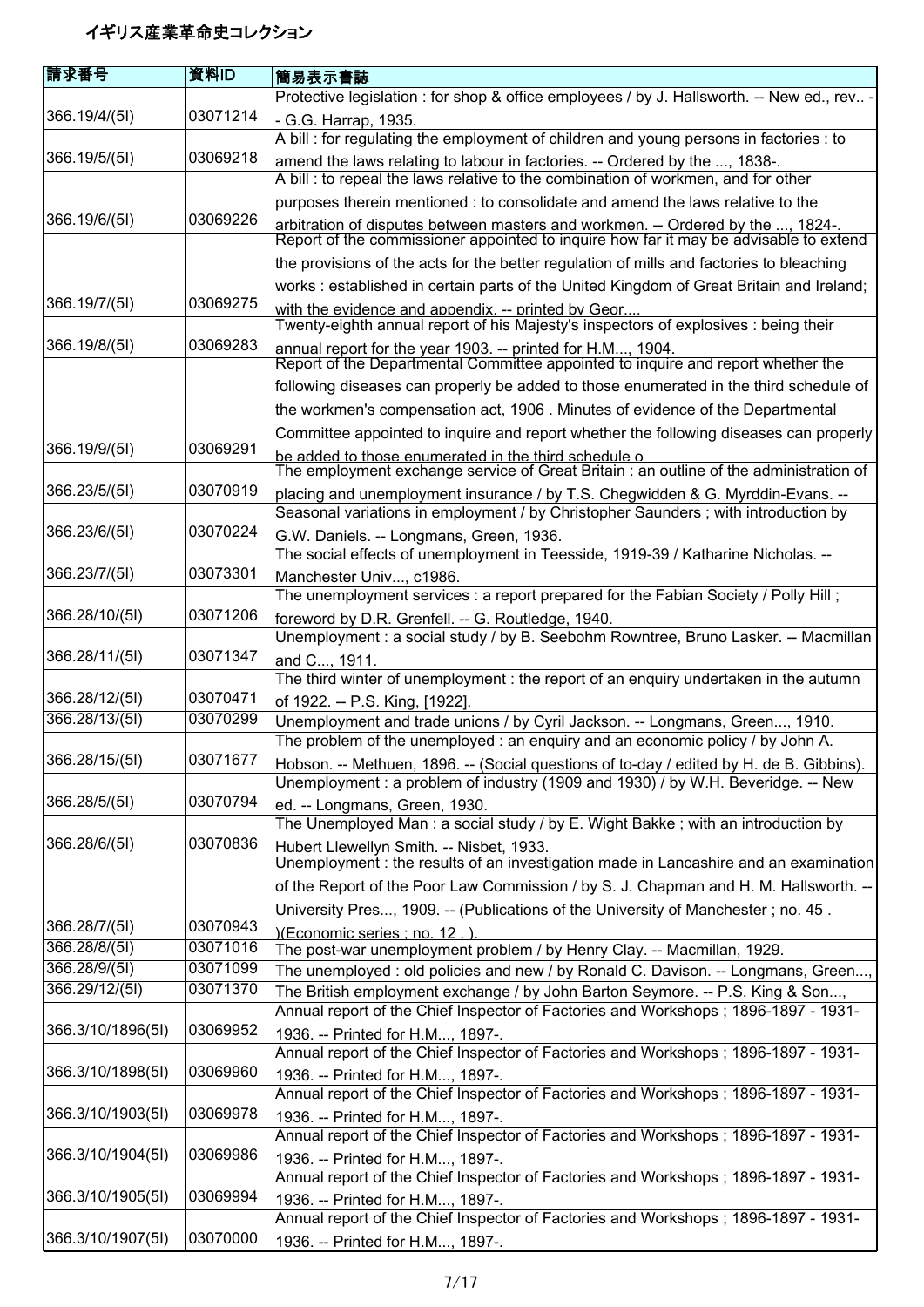| 請求番号              | 資料ID     | 簡易表示書誌                                                                                                                                                            |
|-------------------|----------|-------------------------------------------------------------------------------------------------------------------------------------------------------------------|
|                   |          | Annual report of the Chief Inspector of Factories and Workshops; 1896-1897 - 1931-                                                                                |
| 366.3/10/1909(5I) | 03070018 | 1936. -- Printed for H.M, 1897-.                                                                                                                                  |
|                   |          | Annual report of the Chief Inspector of Factories and Workshops; 1896-1897 - 1931-                                                                                |
| 366.3/10/1911(5l) | 03070026 | 1936. -- Printed for H.M, 1897-.                                                                                                                                  |
|                   |          | Annual report of the Chief Inspector of Factories and Workshops; 1896-1897 - 1931-                                                                                |
| 366.3/10/1913(5I) | 03070034 | 1936. -- Printed for H.M, 1897-.                                                                                                                                  |
|                   |          | Annual report of the Chief Inspector of Factories and Workshops; 1896-1897 - 1931-                                                                                |
| 366.3/10/1920(5I) | 03070042 | 1936. -- Printed for H.M, 1897-.                                                                                                                                  |
| 366.3/10/1926(5I) | 03070059 | Annual report of the Chief Inspector of Factories and Workshops; 1896-1897 - 1931-                                                                                |
|                   |          | 1936. -- Printed for H.M, 1897-.<br>Annual report of the Chief Inspector of Factories and Workshops; 1896-1897 - 1931-                                            |
| 366.3/10/1931(5I) | 03070067 | 1936. -- Printed for H.M, 1897-.                                                                                                                                  |
|                   |          | Reports of the Inspectors of Factories to Her Majesty's Principal Secretary of State for                                                                          |
| 366.3/11/1835(5I) | 03070075 | the Home Department; 1835-1836 - 1861-1865. -- Printed by W. C, 1837-.                                                                                            |
|                   |          | Reports of the Inspectors of Factories to Her Majesty's Principal Secretary of State for                                                                          |
| 366.3/11/1837(5I) | 03070083 | the Home Department; 1835-1836 - 1861-1865. -- Printed by W. C, 1837-.                                                                                            |
|                   |          | Reports of the Inspectors of Factories to Her Majesty's Principal Secretary of State for                                                                          |
| 366.3/11/1843(5I) | 03070091 | the Home Department; 1835-1836 - 1861-1865. -- Printed by W. C, 1837-.                                                                                            |
|                   |          | Reports of the Inspectors of Factories to Her Majesty's Principal Secretary of State for                                                                          |
| 366.3/11/1849(5I) | 03070109 | the Home Department; 1835-1836 - 1861-1865. -- Printed by W. C, 1837-.                                                                                            |
|                   |          | Reports of the Inspectors of Factories to Her Majesty's Principal Secretary of State for                                                                          |
| 366.3/11/1861(5I) | 03070117 | the Home Department; 1835-1836 - 1861-1865. -- Printed by W. C, 1837-.                                                                                            |
|                   |          | Dangerous trades: the historical, social, and legal aspects of industrial occupations as                                                                          |
| 366.3/12/(5l)     | 03070141 | affecting health, by a number of experts / edited by Thomas Oliver. -- John Murray,                                                                               |
|                   |          | Welfare work : employers' experiments for improving working conditions in factories /                                                                             |
| 366.3/13/(51)     | 03070158 | E. Dorothea Proud; with a foreword by David Lloyd-George. -- G. Bell, 1916. --                                                                                    |
|                   |          | (Studies in economics and political science ; . Monographs ; no. 49).<br>Report of the Chief inspector of factories and workshops to Her Majesty's Principal      |
|                   |          | Secretary of State for the Home Department for the year ending 31st October 1878 /                                                                                |
|                   |          | presented to both Houses of Parliament by Command of Her Majesty. -- Printed by                                                                                   |
| 366.3/14/1878(5I) | 03070331 |                                                                                                                                                                   |
|                   |          | Geor 1879. -- (Papers by command. C : 2274 . ).<br>Report of the Chief inspector of factories and workshops to Her Majesty's Principal                            |
|                   |          | Secretary of State for the Home Department, for the year ending 31st October 1881 /                                                                               |
|                   |          | presented to both Houses of Parliament by Command of Her Majesty. -- Printed by                                                                                   |
| 366.3/14/1881(5I) | 03070349 | Geor, 1882. -- (Papers by command. C ; 3183 . ).<br>Report of the Chief inspector of factories and workshops to Her Majesty's Principal                           |
|                   |          |                                                                                                                                                                   |
|                   |          | Secretary of State for the Home Department, for the year ending 31st October 1883 /                                                                               |
|                   |          | presented to bath Houses of Parliament by Command of Her Majesty. -- Printed by                                                                                   |
| 366.3/14/1883(5I) | 03070356 | Evre, 1884. -- (Papers by command. C : 3945 . ).<br>Report of the Chief inspector of factories and workshops to Her Majesty's Principal                           |
|                   |          |                                                                                                                                                                   |
|                   |          | Secretary of State for the Home Department, for the year ending 31st October 1885 /                                                                               |
| 366.3/14/1885(51) | 03070364 | presented to both Houses of Parliament by Command of Her Majesty. -- Printed by                                                                                   |
|                   |          | Eyre, 1886. -- (Papers by command. C : 4702 . ).<br>Report of the Chief inspector of factories and workshops to Her Majesty's Principal                           |
|                   |          | Secretary of State for the Home Department. for the year ending 31st October 1887 /                                                                               |
|                   |          | presented to both Houses of Parliament by Command of Her Majesty. -- Printed for                                                                                  |
| 366.3/14/1887(5I) | 03070372 |                                                                                                                                                                   |
|                   |          | H.M, by Evre and Spottiswoode , 1888. -- (Papers by command. C ; 5328 . ).<br>Report of the Chief inspector of factories and workshops to Her Majesty's Principal |
|                   |          | Secretary of State for the Home Department, for the year ending 31st October 1889 /                                                                               |
|                   |          | presented to both Houses of Parliament by Command of Her Majesty. -- Printed for                                                                                  |
| 366.3/14/1889(5I) | 03070380 | H.M, by Evre and Spottiswoode , 1890. -- (Papers by command. C ; 6060 . ).<br>Report of the Chief inspector of factories and workshops to Her Majesty's Principal |
|                   |          |                                                                                                                                                                   |
|                   |          | Secretary of State for the Home Department, for the year ending 31st October 1891 /                                                                               |
|                   |          | presented to both Houses of Parliament by Command of Her Majesty. -- Printed for                                                                                  |
| 366.3/14/1891(5I) | 03070398 | H.M by Evre and Spottiswoode . 1892. -- (Papers by command. C: 6720.)                                                                                             |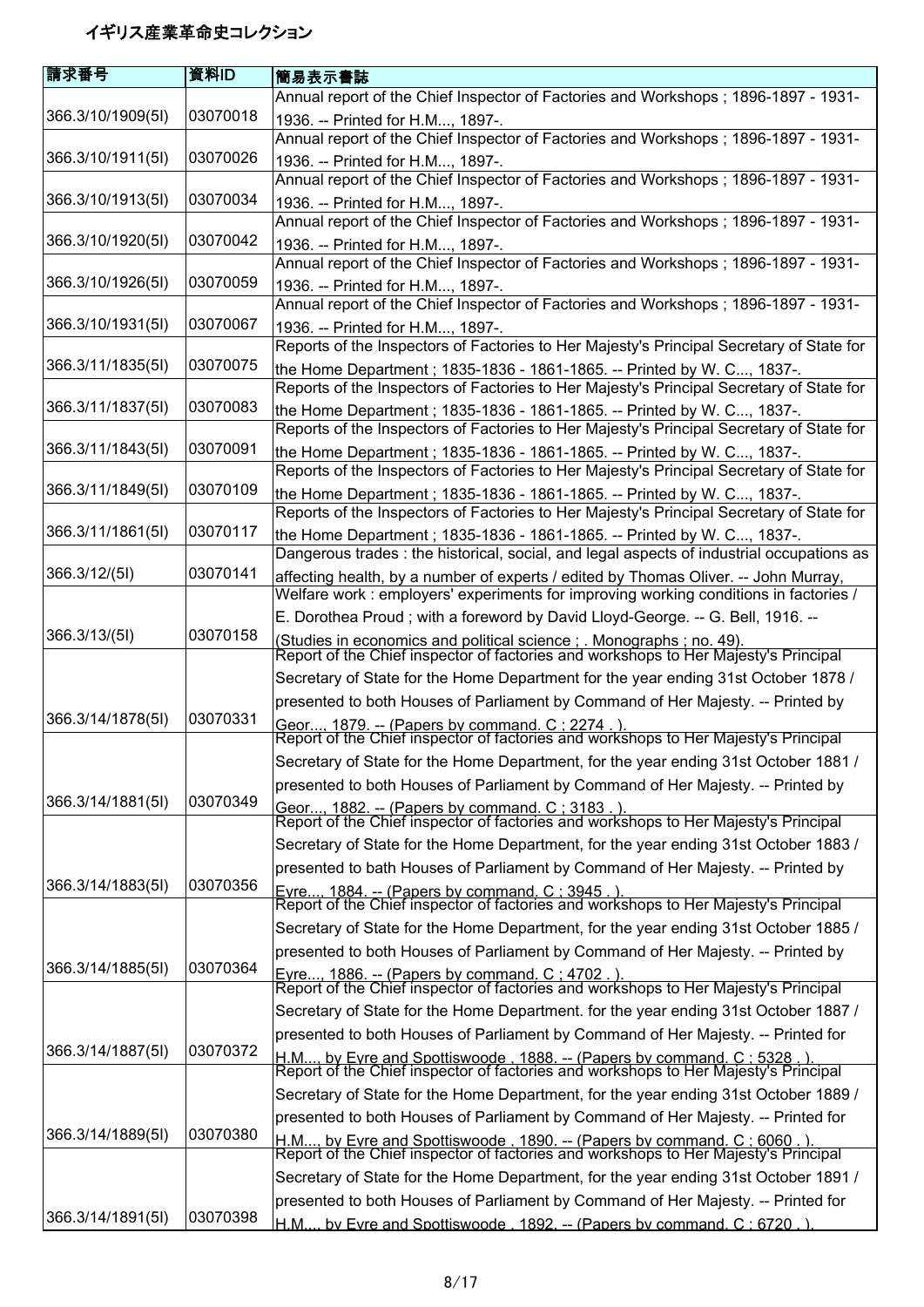| 請求番号              | 資料ID                 | 簡易表示書誌                                                                                                                                                                    |
|-------------------|----------------------|---------------------------------------------------------------------------------------------------------------------------------------------------------------------------|
|                   |                      | Report of the Chief inspector of factories and workshops to Her Majesty's Principal                                                                                       |
|                   |                      | Secretary of State for the Home Department, for the year ending 31st October 1892 /                                                                                       |
|                   |                      | presented to both Houses of Parliament by Command of Her Majesty. -- Printed for                                                                                          |
| 366.3/14/1892(51) | 03655883             | H.M by Evre and Spottiswoode . 1893. -- (Papers by command. C : 6978 . ).<br>Report of the Chief inspector of factories and workshops to Her Majesty's Principal          |
|                   |                      | Secretary of State for the Home Department for the year 1895 / presented to both                                                                                          |
|                   |                      | Houses of Parliament by Command of Her Majesty; 全巻, v. 1, v. 2. -- Printed for                                                                                            |
| 366.3/14/1895(5I) | 03655867             | H.M 1886-. -- (Papers by command. C : 8067-8068 . ).<br>Report of the Chief inspector of factories and workshops to Her Majesty's Principal                               |
|                   |                      |                                                                                                                                                                           |
|                   |                      | Secretary of State for the Home Department for the year 1895 / presented to both                                                                                          |
|                   |                      | Houses of Parliament by Command of Her Majesty; 全巻, v. 1, v. 2. -- Printed for                                                                                            |
| 366.3/14/1895(5I) | 03655875<br>03072121 | H.M, 1886-. -- (Papers by command. C : 8067-8068.)                                                                                                                        |
| 366.3/15/(51)     |                      | Employers' liability: what ought it to be? / by Henry W. Wolff. -- P.S. King, 1897.<br>Annual report of the Chief Inspector of Factories and Workshops; 1896-1897 - 1931- |
| 366.3/21/(5l)     | 03420734             |                                                                                                                                                                           |
|                   |                      | 1936. -- Printed for H.M, 1897-.<br>Foreign competition / by Sydney J. Chapman; with an introduction by Lord Brassey. --                                                  |
|                   |                      | Longmans Green, 1904. -- (Work and wages : in continuation of Lord Brassey's "work                                                                                        |
| 366.3/5/1(5l)     | 03070950             | and wages" and "foreign work and English wages"; Pt. 1.)                                                                                                                  |
|                   |                      | Wages and employment / by Sydney J. Chapman; with an introduction by Lord                                                                                                 |
|                   |                      | Brassey. -- Longmans, Green, 1908. -- (Work and wages: in continuation of Lord                                                                                            |
| 366.3/5/2(5I)     | 03070968             | Brassey's "Work and wages" and "Foreign work and English wages"; pt. 2).                                                                                                  |
|                   |                      | Social betterment / by Sydney J. Chapman; with an introduction by Lord Brassey. --                                                                                        |
|                   |                      | Longmans, Green, 1914. -- (Work and wages : in continuation of Lord Brassey's "Work                                                                                       |
| 366.3/5/3(51)     | 03070976             | and wages" and "Foreign work and English wages"; pt. 3).<br>Incentives and contentment : a study made in a British factory / by Patricia Hall and H.                      |
| 366.3/6/(51)      | 03071198             | W. Locke; with a foreword by B. Seebohm Rowntree. -- Pitman, 1938.                                                                                                        |
|                   |                      | Model factories and villages : ideal conditions of labour and housing / by Budgett                                                                                        |
| 366.3/7/(5I)      | 03071289             | Meakin. -- T.F. Unwin, 1905.                                                                                                                                              |
|                   |                      | First report from the Select Committee of the House of Lords on the Sweating System:                                                                                      |
|                   |                      | together with proceedings of the Committee, minutes of evidence, and appendix                                                                                             |
| 366.3/8/(5l)      | 03069309             | (Session 1888). -- Orderd by the H, 1888.<br>Report from the Select Committee on Stoppage of Wages (Hosiery) : together with the                                          |
|                   |                      | proceedings of the Committee, minutes of evidence, appendix and index. -- Ordered by                                                                                      |
| 366.3/9/(5I)      | 03069325             | the , 1855.                                                                                                                                                               |
| 366.32/10/(5I)    | 03072063             | The eight hours day / by Sidney Webb and Harold Cox. -- W. Scott, [1891].                                                                                                 |
|                   |                      | Working hours in British industry : an economic history / M.A. Bienefeld. -- London                                                                                       |
| 366.32/11/(5I)    | 03070604             | School o, c1972. -- (L.S.E. research monographs; .).                                                                                                                      |
|                   |                      | An eight-hours day : the case against trade-union and legislative interference / by W. J.                                                                                 |
| 366.32/5/(5I)     | 03069556             | Shaxby. -- "The Liberty Re, 1898.                                                                                                                                         |
|                   |                      | A quest for time : the reduction of work in Britain and France, 1840-1940 / Gary Cross.                                                                                   |
| 366.32/6/(5I)     | 03072204             | -- University of C, c1989.                                                                                                                                                |
| 366.32/8/(5I)     | 03071826             | Eight hours for work / by John Rae. -- Macmillan, 1894.                                                                                                                   |
|                   |                      | The eight hours question / by John M. Robertson. -- Swan Sonnensche, 1893. --                                                                                             |
| 366.32/9/(5l)     | 03071842             | (Social science series).                                                                                                                                                  |
|                   |                      | Provident societies and industrial welfare / by E.W. Brabrook. -- Blackie, 1898. -- (The                                                                                  |
| 366.36/2/(5I)     | 03071461             | Victorian era series ; .).                                                                                                                                                |
| 366.38/12/(5I)    | 03070851             | Women's work and wages : a phase of life in an industrial city / by Edward Cadbury, M.                                                                                    |
|                   |                      | Cécile Matheson, and George Shann. -- 2nd ed. -- T. Fisher Union, 1908.<br>The boy and his work / by Spencer James Gibb. -- A.R. Mowbray, 1911. -- (Christian             |
| 366.38/13/(5I)    | 03071131             | social union handbooks).                                                                                                                                                  |
|                   |                      | Boy life and labour: the manufacture of inefficiency / by Arnold Freeman; preface by                                                                                      |
| 366.38/14/(5I)    | 03071156             | M. E. Sadler. -- P. S. King & So, 1914.                                                                                                                                   |
| 366.38/15/(5I)    | 03071164             | Boy-work exploitation or training? / by Spencer J. Gibb. -- T. Fisher Unwin, c1919.                                                                                       |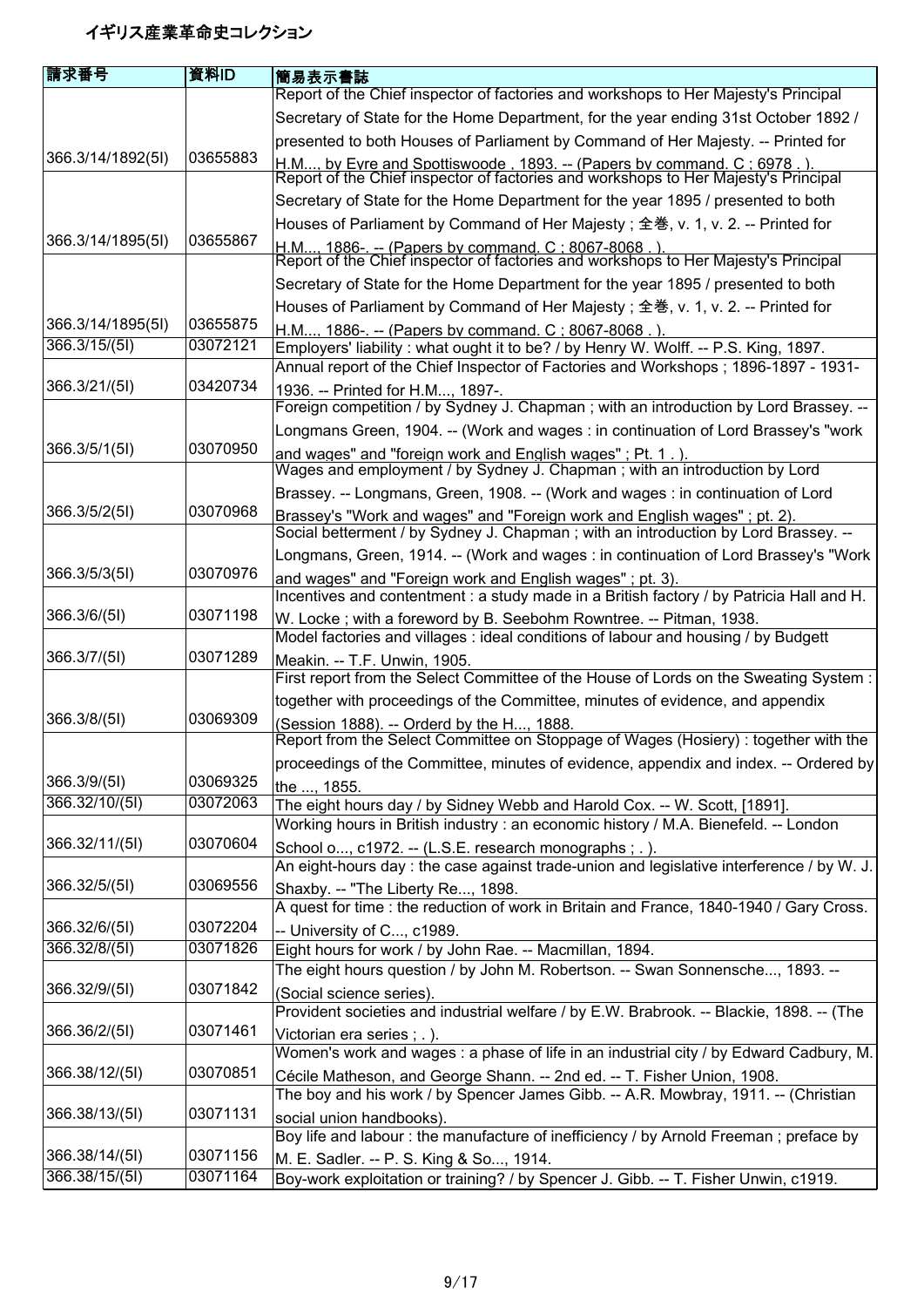| 請求番号            | 資料ID     | <b> 簡易表示書誌</b>                                                                                                                       |
|-----------------|----------|--------------------------------------------------------------------------------------------------------------------------------------|
|                 |          | Supplementary report of the central board of his Majesty's commissioners appointed to                                                |
|                 |          | collect information in the manufacturing districts, as to the employment of children in                                              |
|                 |          | factories, and as to the propriety and means of curtailing the hours of their labour; part                                           |
| 366.38/16/1(5I) | 03069242 |                                                                                                                                      |
|                 |          | 1. part 2. -- Ordered by the  1834.<br>Supplementary report of the central board of his Majesty's commissioners appointed to         |
|                 |          | collect information in the manufacturing districts, as to the employment of children in                                              |
|                 |          | factories, and as to the propriety and means of curtailing the hours of their labour; part                                           |
| 366.38/16/2(51) | 03069259 | 1. part 2. -- Ordered by the  1834.                                                                                                  |
|                 |          | Woman in industry from seven points of view / by Gertrude M. Tuckwell  [et al.]; with                                                |
| 366.38/17/(5I)  | 03070497 | a preface by D.J. Shackleton. -- Duckworth, 1908.                                                                                    |
| 366.38/18/(5I)  | 03070588 | Workmen's compensation in twentieth century Britain : law, history, and social policy /                                              |
|                 |          | P.W.J. Bartrip; pbk.: U.S -- Avebury, c1987.<br>The wounded soldiers of industry: industrial compensation policy, 1833-1897 / P.W.J. |
| 366.38/19/(5I)  | 03070596 | Bartrip and S.B. Burman. -- Clarendon Press, 1983. -- (Oxford socio-legal studies ; . ).                                             |
|                 |          | The education of children engaged in industry in England, 1833-1876 / by Adam Henry                                                  |
| 366.38/20/(51)  | 03070190 | Robson. -- K. Paul, Trench, 1931.                                                                                                    |
|                 |          | Children and industry: child health and welfare in North-west textile towns during the                                               |
| 366.38/21/(5l)  | 03072220 | nineteenth century / Marjorie Cruickshank. -- Manchester Univ, 1981.                                                                 |
|                 |          | Women workers and the Industrial Revolution, 1750-1850 / by Ivy Pinchbeck. -- G.                                                     |
|                 |          | Routledge, 1930. -- (Studies in economic and social history / London School of                                                       |
| 366.38/22/(51)  | 03072394 | Economics and Political Science (University of London); .).                                                                          |
|                 |          | Women workers and the Industrial Revolution, 1750-1850 / by Ivy Pinchbeck. -- 1st ed.                                                |
| 366.38/23/(51)  | 03072477 | reprinted with a new preface by the author. -- Cass, 1969.                                                                           |
|                 |          | Women assemble : women workers and the new industries in inter-war Britain / Miriam                                                  |
| 366.38/24/(51)  | 03072824 | Glucksmann ; 全巻, 全巻 : pbk. -- Routledge, 1990.<br>Lady inspectors : the campaign for a better workplace, 1893-1921 / Mary Drake      |
| 366.38/25/(51)  | 03073277 |                                                                                                                                      |
|                 |          | McFeely. -- Basil Blackwell, 1988.<br>The Effects of machinery on wages / by J. Shield Nicholson. -- New & rev. ed. -- Swan          |
| 366.4/10/(5l)   | 03070687 | Sonnensche, 1892.                                                                                                                    |
|                 |          | Wages and the state : a comparative study of the problems of state wage regulation /                                                 |
| 366.4/11/(5l)   | 03070810 | by E.M. Burns. -- P.S. King, 1926. -- (Studies in economics and political science; no.                                               |
|                 |          | Experiments in industrial organization / Edward Cadbury; with a pref. by W. J. Ashley.                                               |
| 366.4/12/(5l)   | 03070828 | -- Longmans, Green, 1912.                                                                                                            |
|                 |          | Elliott on the workmen's compensation acts. -- 8th ed. / by Montague Berryman. --                                                    |
| 366.4/13/(5I)   | 03070869 | Sweet & Maxwell, 1925.<br>Being a series of lectures on the industrial unrest and the living wage : given at the                     |
|                 |          |                                                                                                                                      |
|                 |          | Inter-denominational Summer School, held at Swanwick, Derbyshire, June 28th-July                                                     |
| 366.4/14/(5l)   | 03071057 | 5th, 1913 / with an introduction by the Rev. William Temple. -- Collegium, [1914]. --                                                |
|                 |          | (Converging views of social reform; no. 2.)<br>The payment of wages: a study in payment by results under the wage-system / G.D.H.    |
| 366.4/15/(5I)   | 03071073 | Cole. -- New and rev. ed. -- Allen & Unwin, 1928.                                                                                    |
| 366.4/16/(5I)   | 03071172 | The wages of labour / by William Graham. -- Rev. ed. -- Cassell, 1924.                                                               |
|                 |          | Wages and labour conditions in British engineering / by M. L. Yates; with a foreword                                                 |
| 366.4/17/(5l)   | 03070554 | by C. G. Renold. -- Macdonald & Eva, 1937                                                                                            |
|                 |          | The first British Workmen's compensation act, 1897 / by David G. Hanes. -- Yale                                                      |
| 366.4/18/(5I)   | 03072857 | University, 1968. -- (Yale collage series ; [8] .).                                                                                  |
| 366.4/19/(5I)   | 03071487 | On work and wages / by Thomas Brassey. -- Bell, 1874.                                                                                |
|                 | 03071644 | Wealth and progress : a critical examination of the wages question and its economic                                                  |
| 366.4/20/(5l)   |          | relation to social reform / by George Gunton. -- Macmillan, 1888.                                                                    |
| 366.4/21/(5l)   | 03071719 | Local variations in wages / by F. W. Lawrence. -- Longmans, Green -- (Studies in                                                     |
| 366.4/22/(5I)   | 03071727 | economics and political science).<br>Wages and earnings of the working classes / by Leone Levi. -- J. Murray, 1867.                  |
|                 |          | Wages and earnings of the working classes : report to Sir Arthur Bass, M.P. / Leone                                                  |
| 366.4/23/(5I)   | 03071735 | Levi. -- J. Murray, 1885.                                                                                                            |
| 366.4/24/(51)   | 03071867 | Methods of industrial remuneration / by David F. Schloss. -- Williams and No, 1892.                                                  |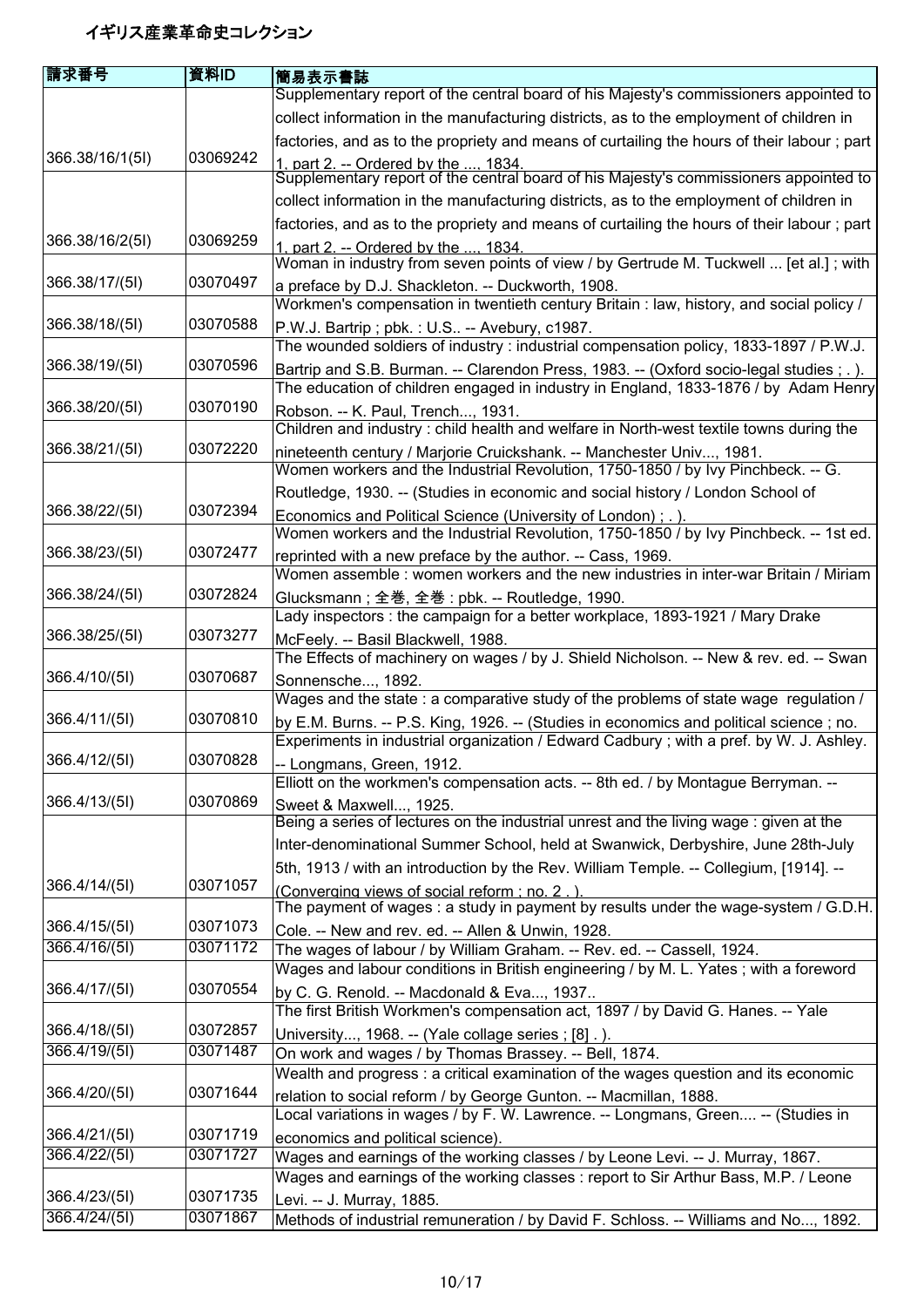| 請求番号            | 資料ID     | 簡易表示書誌                                                                                                                                                               |
|-----------------|----------|----------------------------------------------------------------------------------------------------------------------------------------------------------------------|
|                 |          | Workmen and wages: at home and abroad or the effects of strikes, combinations, and                                                                                   |
| 366.4/25/(5l)   | 03072030 | trades' unions / by J. Ward. -- Longmans, Green, 1868.                                                                                                               |
| 366.4/26/(5I)   | 03073020 | Regional wage variations in Britain 1850-1914 / E. H. Hunt. -- Clarendon Press, 1973.                                                                                |
| 366.4/42/(5I)   | 03420718 | Workmen and their wages / by Willoughby Green. -- Printed by W. A, 1869.                                                                                             |
|                 |          | Wages in practice and theory / by J. W. F. Rowe. -- George Routledg, 1928. --                                                                                        |
|                 |          | (Studies in economics and political science ; no. 94 in the Series of Monographs by                                                                                  |
| 366.4/9/(5l)    | 03070752 | writers connected with the London Scholl of Economics and Political Economy.).                                                                                       |
| 366.42/2/(5I)   | 03069499 | Methods of remuneration / by Robert Wilson. -- I. Pitman, 1931. -- (Pitman's economics                                                                               |
|                 |          | Practical problems in the operation of systems of payment by results. -- Issued by the                                                                               |
| 366.42/3/(51)   | 03070166 | N, 1925.                                                                                                                                                             |
|                 |          | Payment by results : introduction, organization rate-fixing / by J. E. Powell. -- Longman,                                                                           |
| 366.42/4/(5l)   | 03070174 | Green, 1924.                                                                                                                                                         |
| 366.42/5/(5I)   | 03070182 | The premium system of paying wages. -- 5th ed., rev. -- Office of "The , 1917.                                                                                       |
|                 |          | The truck system : including a history of the British Truck Acts, 1465-1960 / by George                                                                              |
| 366.42/6/(5l)   | 03072964 | W. Hilton. -- W. Heffer & Son, 1960.                                                                                                                                 |
| 366.42/7/(5I)   | 03073285 | The truck acts and industry / by F.E. Mostyn. -- Thames Bank, 1950.                                                                                                  |
|                 |          | Sweated industry and the minimum wage / by Clementina Black ; with an introduction                                                                                   |
| 366.44/1/(5l)   | 03070760 | by A. G. Gardiner. -- Duckworth, 1907.                                                                                                                               |
| 366.44/2/(5I)   | 03071180 | The Legal Minimum / by J. Hallsworth. -- The Labour Publ, 1925.                                                                                                      |
|                 |          | The establishment of minimum rates in the chain-making industry under the Trade                                                                                      |
| 366.44/3/(51)   | 03070463 | Boards Act of 1909 / by R.H. Tawney. -- G. Bell, 1914. -- (Studies in the minimum wage                                                                               |
|                 |          | Industrial conflict : the way out : a study of the industrial problem in its practical aspects                                                                       |
| 366.5/20/(5I)   | 03070844 | / by the Rt. Hon. George N. Barnes; with a foreword by Lord Cecil of Chelwood. -- Sir                                                                                |
| 366.5/21/(5I)   | 03070992 | The problem of industrial relations and other lectures / by Henry Clay. -- Macmillan,                                                                                |
|                 |          | Essay to which was awarded the first Mackenzie Prize for the best essay on the best                                                                                  |
|                 |          | means of improving the relations between capital and labour / by James Fairbairn                                                                                     |
| 366.5/22/(5l)   | 03069796 | Finlay. -- D. Douglas, 1877.                                                                                                                                         |
|                 |          | The alliance necessarius, or, The solution of the question between capital and labour /                                                                              |
| 366.5/23/(5I)   | 03069911 | by Francis Makepeace. -- T.D. Morison, 1881.                                                                                                                         |
|                 |          | The growth of British industrial relations: a study from the standpoint of 1906-14 / by                                                                              |
| 366.5/24/(5l)   | 03070653 | E.H. Phelps Brown. -- Macmillan, 1959.                                                                                                                               |
|                 |          | Masters and journeymen : a prehistory of industrial relations, 1717-1800 / C.R. Dobson                                                                               |
| 366.5/25/(5I)   | 03072758 | ; 全巻, uk, us. -- Croom Helm, c1980.                                                                                                                                  |
|                 |          | An essay on the relations between labour and capital / by C. Morrison. -- Longman,                                                                                   |
| 366.5/26/(5I)   | 03071396 | Brown,, 1854.                                                                                                                                                        |
|                 |          | The claims of labour: an essay on the duties of the employers to the employed: to                                                                                    |
|                 |          | which is added, an essay on the means of improving the health and increasing the                                                                                     |
| 366.5/27/(5I)   | 03071669 | comfort of the labouring classes. -- The second edition. -- William Pickeri, 1845.                                                                                   |
| 366.5/28/(51)   | 03071768 | Capital and wages / by Francis Minton. -- Kegan Paul, Tre, 1888.                                                                                                     |
|                 |          | Industrial democracy / by Sidney and Beatrice Webb; 全巻, v. 1, v. 2. -- Longmans,                                                                                     |
| 366.5/29/1(5I)  | 03072089 | Green, 1897.                                                                                                                                                         |
|                 | 03072097 | Industrial democracy / by Sidney and Beatrice Webb; 全巻, v. 1, v. 2. -- Longmans,                                                                                     |
| 366.5/29/2(51)  |          | Green, 1897.                                                                                                                                                         |
| 366.56/2/(51)   | 03071354 | The British trade boards system / by Dorothy Sells. -- P.S. King, 1923. -- (Studies in                                                                               |
|                 |          | economics and political science; no. 70).<br>Profit-sharing and the labour question / by T.W. Bushill ; with an introduction by Sedley                               |
| 366.57/1/(5)    | 03069663 |                                                                                                                                                                      |
|                 |          | Taylor. -- Methuen, 1893.<br>Report by Mr. D.F. Schloss on profit-sharing. -- Printed for H.M, 1894. -- (Papers by                                                   |
| 366.57/2/(5I)   | 03070281 |                                                                                                                                                                      |
| 366.6/10/(5I)   | 03070414 | command. C; 7458).                                                                                                                                                   |
|                 |          | Annual report of the Women's Trade Union Association; 1st-5th. -- [1890-].<br>Masters, unions, and men: work control in building and the rise of labour, 1830-1914 / |
| 366.6/11/(5l)   | 03072436 |                                                                                                                                                                      |
|                 |          | Richard Price. -- Cambridge Unive, 1980.<br>Trade unionism: with remarks on the report of the commissioners on trades' unions /                                      |
| 366.6/9/(51)    | 03069572 |                                                                                                                                                                      |
| 366.62/109/(51) | 03420650 | by James Stirling. -- J. Maclehose, 1889.<br>From poverty to plenty, or, The labour question solved / W.L. Rees. -- Wyman, 1888.                                     |
|                 |          |                                                                                                                                                                      |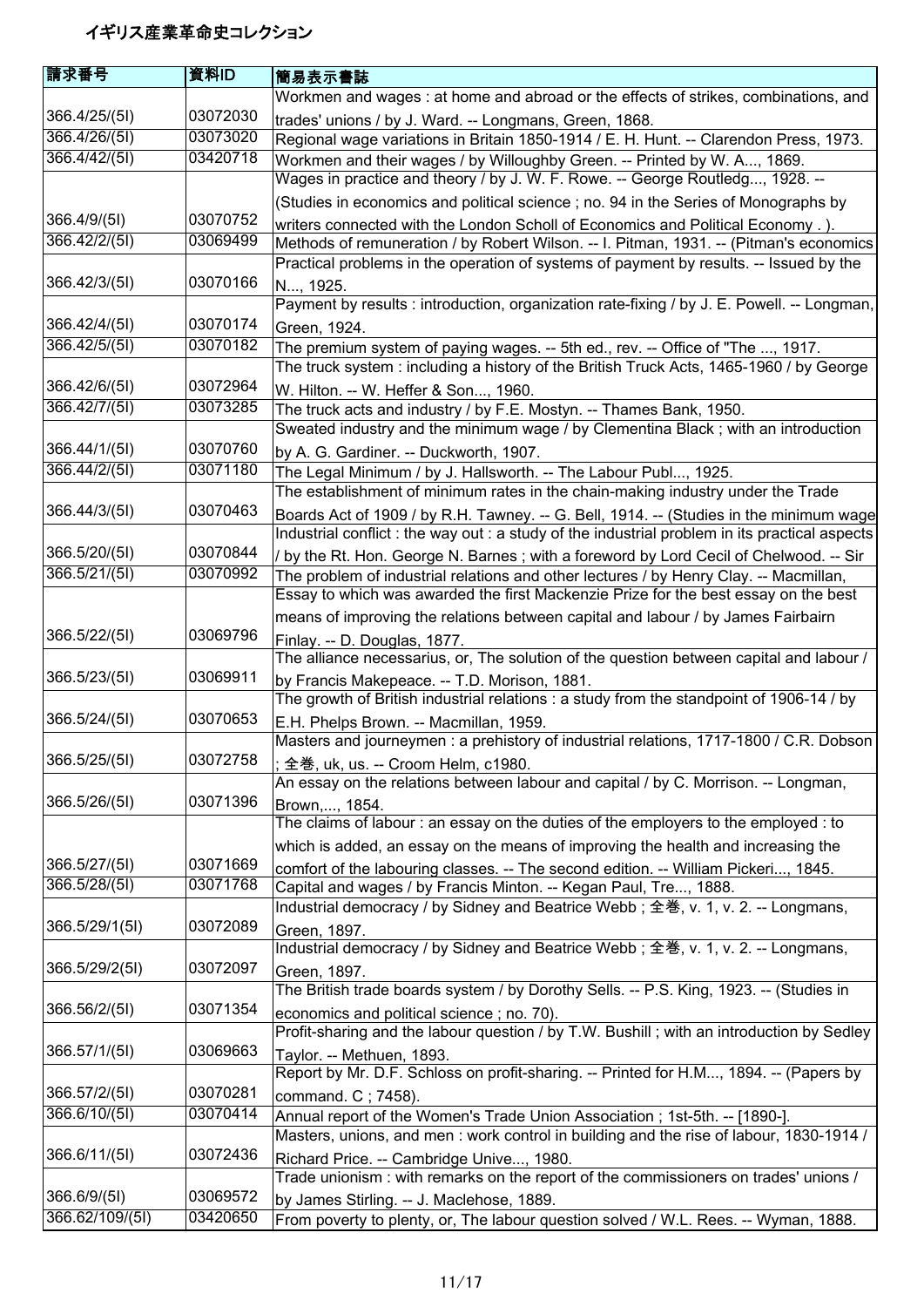| 請求番号            | 資料ID     | <b> 簡易表示書誌</b>                                                                                                                                                                       |
|-----------------|----------|--------------------------------------------------------------------------------------------------------------------------------------------------------------------------------------|
|                 |          | The trades' unions of England / by M. le comte de Paris ; translated under the author's                                                                                              |
| 366.62/110/(5I) | 03420668 | direction by Nassau J. Senior; edited by Thomas Hughes. -- Smith, Elder, 1869.<br>Trades' societies and strikes : report of the Committee on Trades' Societies, appointed            |
|                 |          | by the National Association for the Promotion of Social Science, presented at the fourth                                                                                             |
| 366.62/39/(51)  | 03070711 | annual meeting of the Association, at Glasgow, September, 1860. -- John W. Parker ,<br>The apostle of free labour: the life story of William Collison, founder and general           |
| 366.62/40/(5I)  | 03071065 | secretary of the National Free Labour Association / told by himself. -- Hurst and<br>Labour legislation, labour movements and labour leaders / by George Howell; v. 1, v.            |
| 366.62/41/1(5I) | 03071248 | 2. -- 2nd ed. -- T. Fisher Unwin, 1905.                                                                                                                                              |
|                 |          | Labour legislation, labour movements and labour leaders / by George Howell; v. 1, v.                                                                                                 |
| 366.62/41/2(5I) | 03071255 | 2. -- 2nd ed. -- T. Fisher Unwin, 1905.<br>Capital and labour: a paper read before the literary section and general members of                                                       |
|                 |          | the Nottingham and County Liberal Club : and to delegates from operatives' trade                                                                                                     |
|                 |          | societies / by W.G. Ward ; also seven nights' dicussion thereon, between capitalists,                                                                                                |
|                 |          | trades' unionists, representative workmen, and others; and Mr. Ward's reply, chairman,                                                                                               |
| 366.62/42/(51)  | 03069580 | William Whitehead. -- Printed at the  1874                                                                                                                                           |
| 366.62/43/(5I)  | 03069630 | Capital and labour: the steains prize essay / by Houghton Baldwin. -- Effingham<br>A reply to the principal objections advanced by Cobbett and others against the                    |
| 366.62/44/(5I)  | 03069846 | framework-knitters' friendly relief society / by the author of "The Appeal". -- Printed by<br>English associations of working men / by J. M. Baernreither; tr. by Alice Taylor; with |
|                 |          | a pref. by J. M. Ludlow, Chief Registrar of Friendly Societies. -- English ed. -- Swan                                                                                               |
| 366.62/45/(5I)  | 03071438 | Sonnensche, 1889.                                                                                                                                                                    |
|                 |          | The labour question in Britain / by Paul de Rousiers ; with a pref. by Henry de Tourville                                                                                            |
| 366.62/46/(5I)  | 03071859 | translated by F. L. D. Herbertson. -- Macmillan, 1896                                                                                                                                |
|                 |          | The first shop stewards' movement / James Hinton. -- G. Allen & Unwi, [1973]. --                                                                                                     |
| 366.62/47/(5I)  | 03072972 | (Studies in social history; .).                                                                                                                                                      |
| 366.62/48/(5I)  | 03073111 | The voice of the people: John Doherty, 1798-1854: trade unionist, radical and factory                                                                                                |
|                 |          | reformer / [by] R. G. Kirby, A. E. Musson. -- Manchester Univ, 1975.<br>Organized labor / by Harry A. Millis and Royal E. Montgomery. -- AMS Press, 1976. --                         |
| 366.62/49/(51)  | 03073319 |                                                                                                                                                                                      |
|                 |          | (The labor movement in fiction and non-fiction; .).<br>The development of industrial relations in Britain, 1911-1939 : studies in the evolution                                      |
| 366.63/4/(5I)   | 03072188 | of collective bargaining at national and industry level / Rodger Charles. -- Hutchinson,                                                                                             |
|                 |          | A chapter in the history of strikes : being a letter to Vernon Lushington, Esq. / by Alfred                                                                                          |
| 366.66/5/(5I)   | 03069416 | Waterhouse. -- A. Ireland, 1865.                                                                                                                                                     |
|                 |          | Report by the chief labour correspondent on the strikes and lock-outs of 1899, with                                                                                                  |
| 366.66/6/(51)   | 03070240 | statistical tables. -- Printed by H.M, 1900. -- (Papers by command. Cd; 316).                                                                                                        |
|                 |          | An address to the working men of all classes, in defence of trades' unions / by an                                                                                                   |
| 366.66/7/(5I)   | 03070430 | operative. -- Printed by G. , [1---].<br>"Ten per cent and no surrender" : the Preston strike, 1853-1854 / H.I. Dutton, J.E. King.                                                   |
| 366.66/8/(5I)   | 03072733 | -- Cambridge Unive, 1981.                                                                                                                                                            |
| 366.67/2/(5I)   | 03073137 | Industrial arbitration in Great Britain / by Lord Amulree. -- Oxford Universi, 1929.                                                                                                 |
| 366.8/5/(51)    | 03070802 | Boy labour and apprenticeship / by Reginald A. Bray. -- 2nd impression. -- Constable,                                                                                                |
|                 |          | English apprenticeship & child labour : a history / by O. Jocelyn Dunlop & Richard D.                                                                                                |
| 366.8/6/(5I)    | 03071123 | Denman. -- T. Fisher Unwin, 1912.                                                                                                                                                    |
| 366.8/7/(5I)    | 03072212 | An artisan elite in Victorian society : Kentish London, 1840-1880 / Geoffrey Crossick;                                                                                               |
|                 |          | Rowman and Littlefie, C. Helm. -- C. Helm, 1978. -- (Croom Helm social history series).<br>The industrial clinic: a handbook dealing with health in work / by several writers;       |
| 366.99/2/(5I)   | 03071081 | edited by Edgar L. Collis. -- J. Bale, 1920.                                                                                                                                         |
|                 |          | Industrial hygiene and medicine / by E. W. Hope; in collaboration with W. Hanna and                                                                                                  |
| 366.99/3/(5I)   | 03071222 | C. O. Stallybrass. -- Baillière, 1923.                                                                                                                                               |
|                 |          | Occupations: from the social, hygienic and medical points of view / by Thomas Oliver.                                                                                                |
| 366.99/4/(5I)   | 03071297 | -- at the Universi, 1916. -- (Cambridge public health series ; . ).                                                                                                                  |
|                 |          | The health of the workers / by Sir Thomas Oliver. -- Faber, 1925. -- (The modern health                                                                                              |
| 366.99/5/(5I)   | 03071305 | books; $.$ ).                                                                                                                                                                        |
| 366.99/6/(5I)   | 03069614 | The hygiene diseases and mortality of occupations / by J. T. Arlidge. -- Percival, 1892.                                                                                             |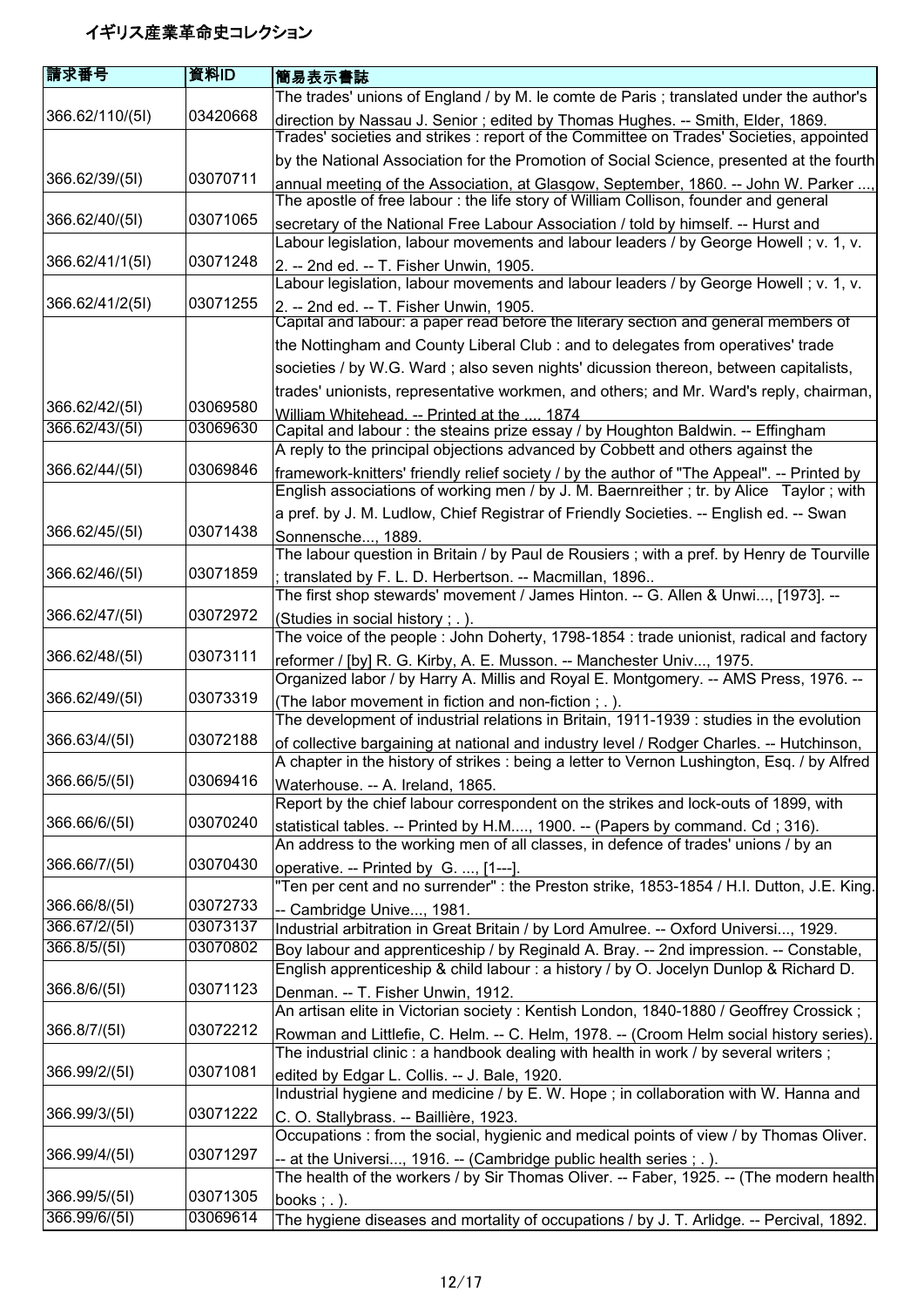| Problems of modern industry / by Sidney & Beatrice Webb. -- New ed. -- Longmans,                                                                                                  |
|-----------------------------------------------------------------------------------------------------------------------------------------------------------------------------------|
|                                                                                                                                                                                   |
| Foreign work and English wages considered with reference to the depression of trade /                                                                                             |
|                                                                                                                                                                                   |
| On labour: its wrongful claims and rightful dues, its actual present and possible future /                                                                                        |
| by William Thomas Thornton. -- 2nd ed. -- Macmillan, 1870.                                                                                                                        |
| Sweating / by Edward Cadbury and George Shann; [edited by Percy Alden]. --                                                                                                        |
| Headley Brother, 1907. -- (Social service handbooks; no. 5).                                                                                                                      |
| Collected essays on the prevention of pauperism / by William Lewery Blackley. -- C.K.                                                                                             |
|                                                                                                                                                                                   |
| Science and technology in the Industrial Revolution / [by] A.E. Musson & Eric                                                                                                     |
| Scientists of the Industrial Revolution: Joseph Black, James Watt, Joseph Priestley,                                                                                              |
|                                                                                                                                                                                   |
| Henry Cavendish / J.G. Crowther. -- Cresset Press, 1962.<br>Economics of fatigue and unrest and the efficiency of labour in English and American                                  |
|                                                                                                                                                                                   |
| industry / by P. Sargant Florence. -- G. Allen & Unwi, 1924.<br>Industrial fatigue and efficiency / by H.M. Vernon. -- G. Routledge, 1921.                                        |
| The legal aspect of industrial diseases (sections 43 and 44 of the Workmen's                                                                                                      |
| Compensation Act, 1925) / Christopher Howsin Spafford. -- Butterworth, 1934.                                                                                                      |
| Technology in Western civilization / edited by Melvin Kranzberg, Carroll W. Pursell, Jr.;                                                                                         |
| executive editors, Paul J. Grogan, Donald F. Kaiser; 全巻, v. 1, v. 2. -- Oxford                                                                                                    |
|                                                                                                                                                                                   |
| Technology in Western civilization / edited by Melvin Kranzberg, Carroll W. Pursell, Jr.;                                                                                         |
| executive editors, Paul J. Grogan, Donald F. Kaiser; 全巻, v. 1, v. 2. -- Oxford                                                                                                    |
|                                                                                                                                                                                   |
| Plain sense and reason : letters to the present generation on the unrestrained use of                                                                                             |
| modern machinery, particularly addressed to my countrymen, and fellow citizens. --                                                                                                |
|                                                                                                                                                                                   |
| Round and about industrial Britain, 1830-1860 : the Toronto lectures / Charles Ryle                                                                                               |
|                                                                                                                                                                                   |
| Lives of the engineers, with an account of their principal works : comprising also a                                                                                              |
| history of inland communication in Britain / by Samuel Smiles ; v. 1, v. 2, v. 3. -- John<br>Lives of the engineers, with an account of their principal works : comprising also a |
|                                                                                                                                                                                   |
| history of inland communication in Britain / by Samuel Smiles; v. 1, v. 2, v. 3. -- John<br>Lives of the engineers, with an account of their principal works : comprising also a  |
| history of inland communication in Britain / by Samuel Smiles; v. 1, v. 2, v. 3. -- John                                                                                          |
| Capital and steam-power, 1750-1800 / John Lord; with a bibliographical introduction                                                                                               |
| by W.H. Chaloner. -- 2nd ed. -- Frank Cass, 1966.                                                                                                                                 |
| American and British technology in the nineteenth century : the search for labour-                                                                                                |
| saving inventions / H.J. Habakkuk. -- Cambridge Unive, 1962.                                                                                                                      |
| Birmingham: an alphabetically arranged guide to the industrial resources of the                                                                                                   |
| Midland Metropolis: leading merchants and manufacturers of Birmingham and district.                                                                                               |
|                                                                                                                                                                                   |
| A collection of the most important cases respecting patents of invention : and the rights                                                                                         |
| of patentees : which have been determined in the courts of law since the statute for                                                                                              |
| restraining monopolies : to which are added, some practical observations resulting                                                                                                |
| from the decisions on the several cases / by John Davies. -- Printed for W. , 1816.<br>Factory inspection in Great Britain / by T. K. Djang ; with an introduction by William A.  |
|                                                                                                                                                                                   |
| Robson. -- George Allen & , 1942. -- (London School of Economics and Political                                                                                                    |
| Science; Studies in Political Science and Sociology; no. 2).                                                                                                                      |
| The second industrial survey of South Wales; 全巻 - v. 3. -- University Pres, 1937.<br>The second industrial survey of South Wales; 全巻 - v. 3. -- University Pres, 1937.            |
| The second industrial survey of South Wales; 全巻 - v. 3. -- University Pres, 1937.                                                                                                 |
| British manufactures / by George Dodd; 1, 2, 3. -- C. Knight, 1844-1846.                                                                                                          |
| by Thomas Brassey. -- Longmans, Green, 1879.                                                                                                                                      |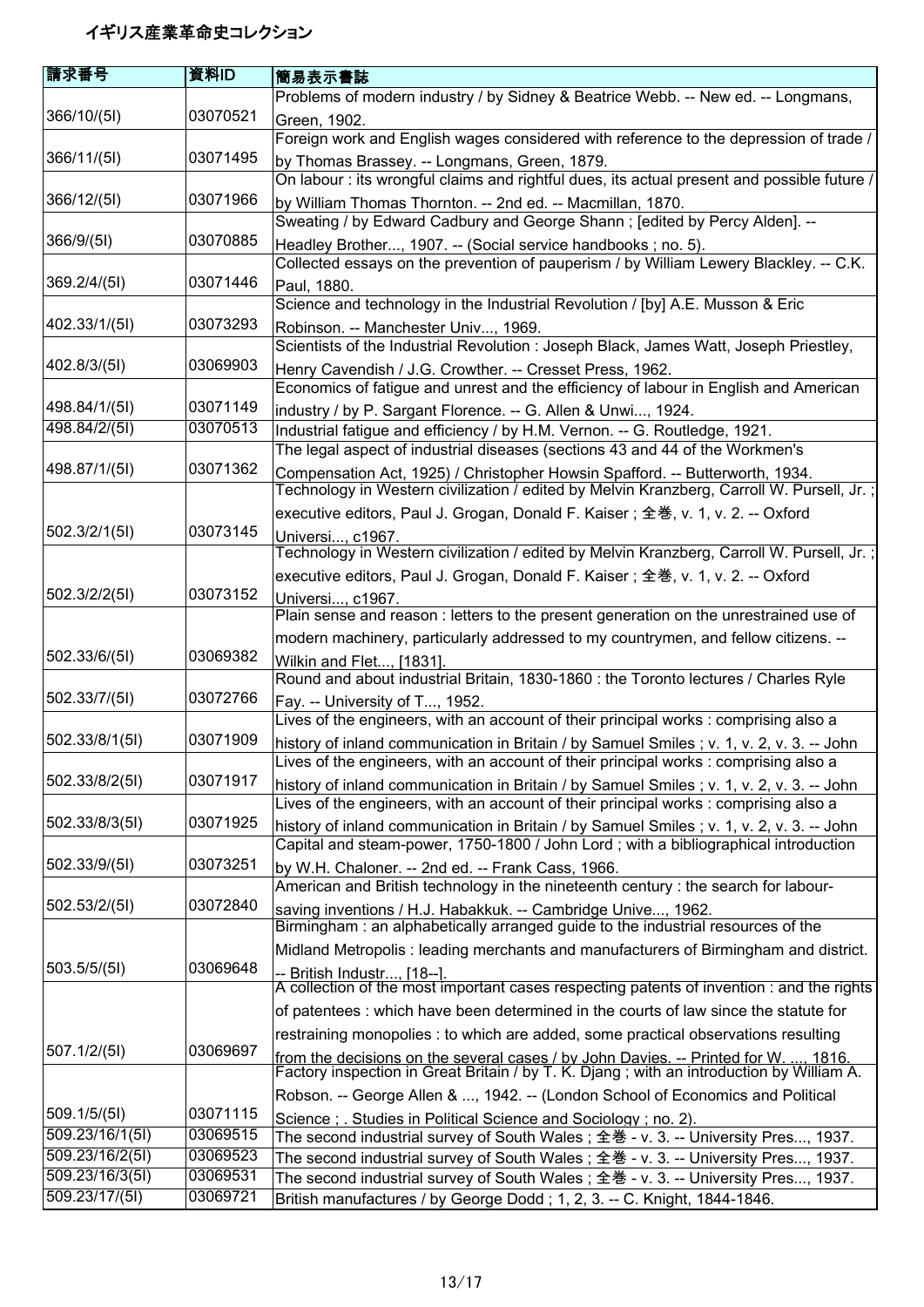| 請求番号           | 資料ID     | 簡易表示書誌                                                                                      |
|----------------|----------|---------------------------------------------------------------------------------------------|
|                |          | Report to the lord provost, magistrates, and council of the City of Edinburgh : relative to |
|                |          | the eligibility of that city for manufacturing establishments, by the committee appointed   |
| 509.23/18/(5I) | 03069762 | by the town council. $-$ A. & C. Black, [1835].                                             |
|                |          | Industrial society in England towards the end of the eighteenth century / Witt Bowden. -    |
| 509.23/19/(5l) | 03070620 | - 2nd ed. -- F. Cass, 1965.                                                                 |
| 509.23/20/(51) | 03072592 | The factory movement, 1830-1855 / by J.T. Ward. -- Macmillan, 1962.                         |
|                |          | The industrialization of Europe; 1780-1914 / [by] W. O. Henderson. -- Thames &              |
| 509.23/21/(5l) | 03072956 | Hudson, 1969. -- (Library of European civilization; .).                                     |
|                |          | British industry, 1700-1950 / by Walther G. Hoffmann; translated by W.O. Henderson,         |
| 509.23/22/(51) | 03072980 | W.H. Chaloner. -- Blackwell, 1965.                                                          |
|                |          | The Humberside region / Peter Lewis & Philip N. Jones. -- David & Charles, 1970. --         |
| 509.23/23/(51) | 03073236 | (Industrial Britain; .).                                                                    |
|                |          | Thoughts on various objects of industry pursued in Scotland : with a view to enquire by     |
|                |          | what means the labour of the people may be directed to promote the public prosperity /      |
| 509.33/1/(5l)  | 03069598 | by John Naismith. -- Bell and Bradfu, 1790.                                                 |
| 509.5/3/(51)   | 03069341 | Observations on the factory system. -- Charles Fox, 1844.                                   |
|                |          | The factory system and the factory acts / by R.W. Cooke-Taylor. -- 2nd ed., rev. --         |
| 509.5/4/(5l)   | 03069465 | Methuen, 1912.                                                                              |
|                |          | Thirty years in the public service : an industrial retrospect / by Rose E. Squire ; with a  |
| 509.5/5/(51)   | 03070232 | foreword by Sir Edward Troup. -- Nisbet & Co. Lt, 1927.                                     |
|                |          | On the economy of machinery and manufactures / by Charles Babbage. -- 3rd ed.,              |
| 509.6/146/(5I) | 03420726 | enlarged. -- Charles Knight, 1832.                                                          |
|                |          | Industrial control: the application to industry of direction, control and light / F.M.      |
| 509.6/66/(5I)  | 03070307 | Lawson. -- I. Pitman, 1920.                                                                 |
| 509.6/67/(51)  | 03071412 | On the economy of machinery and manufactures / Charles Babbage. -- Charles Knight,          |
|                |          | The prevention of factory accidents : being an account of manufacturing industry and        |
|                |          | accident and a practical guide to the law on the safe-guarding, safe-working, and safe-     |
| 509.8/3/(5l)   | 03071511 | construction of factory machinery, plant and premises / by John Calder. -- Longmans,        |
|                |          | A memoir of the life, writings, and mechanical inventions, of Edmund Cartwright /           |
| 530.23/1/(5l)  | 03071529 | [M.S.]. -- Saunders and Ot, 1843.                                                           |
| 532/13/(51)    | 03072550 | A history of machine tools, 1700-1910 / [by] W. Steeds. -- Clarendon Press, 1969.           |
|                |          | The health and efficiency of munition workers / by H. M. Vernon. -- Oxford Universi,        |
| 559.09/2/(5I)  | 03069481 | 1940. -- (Oxford medical publications).                                                     |
| 560.92/7/(5I)  | 03069713 | British manufactures / by George Dodd; 1, 2, 3. -- C. Knight, 1844-1846.                    |
|                |          | The Industrial revolution in metals / edited by Joan Day & R. F. Tylecote. -- Institute of  |
| 560.92/8/(5I)  | 03072691 | Me, 1991.                                                                                   |
|                |          | Iron and steel in the Industrial Revolution / by Thomas Southcliffe Ashton. -- 3rd ed. --   |
|                |          | Manchester Univ, 1963. -- (Publications of the University of Manchester; .                  |
| 564.02/1/(5l)  | 03070562 | )(Economic history series; no. 2.).                                                         |
|                |          | The economic history of the British iron and steel industry, 1784-1879 : essays in          |
|                |          | industrial and economic history with special reference to the development of                |
| 564.09/13/(5I) | 03070612 | technology / Alan Birch. -- Frank Cass, 1967.                                               |
|                |          | The economic history of steelmaking, 1867-1939 : a study in competition / Duncan            |
| 564.09/14/(5I) | 03070661 | Burn. -- The University , 1961.                                                             |
|                |          | The steel industry 1939-1959 : a study in competition and planning / by Duncan Burn. -      |
| 564.09/15/(5I) | 03070679 | - Cambridge Unive, 1961.                                                                    |
|                |          | History of the British iron and steel industry from c.450 B.C. to A.D.1775 / by H.R.        |
| 564.09/16/(5I) | 03072238 | Schubert. -- Routledge & Keg, 1957.                                                         |
|                |          | British industrialists : steel and hosiery, 1850-1950 / by Charlotte Erickson. -- At the    |
|                |          | universi, c1959. -- (Economic and social studies / National Institute of Economic and       |
| 564.09/17/(5I) | 03072717 | Social Research; 18.).                                                                      |
|                |          | Men of iron : the Crowleys in the early iron industry / by M. W. Flinn. -- Edinburgh        |
| 564.09/18/(5I) | 03072790 | Unive, 1962. -- (Edinburgh University publications ; . History, philosophy and              |
|                |          | History of the British steel industry / by J. C. Carr and W. Taplin; Assisted by A. E. G.   |
| 564.09/8/(5I)  | 03072154 | Wright. -- Basil Blackwell, 1962                                                            |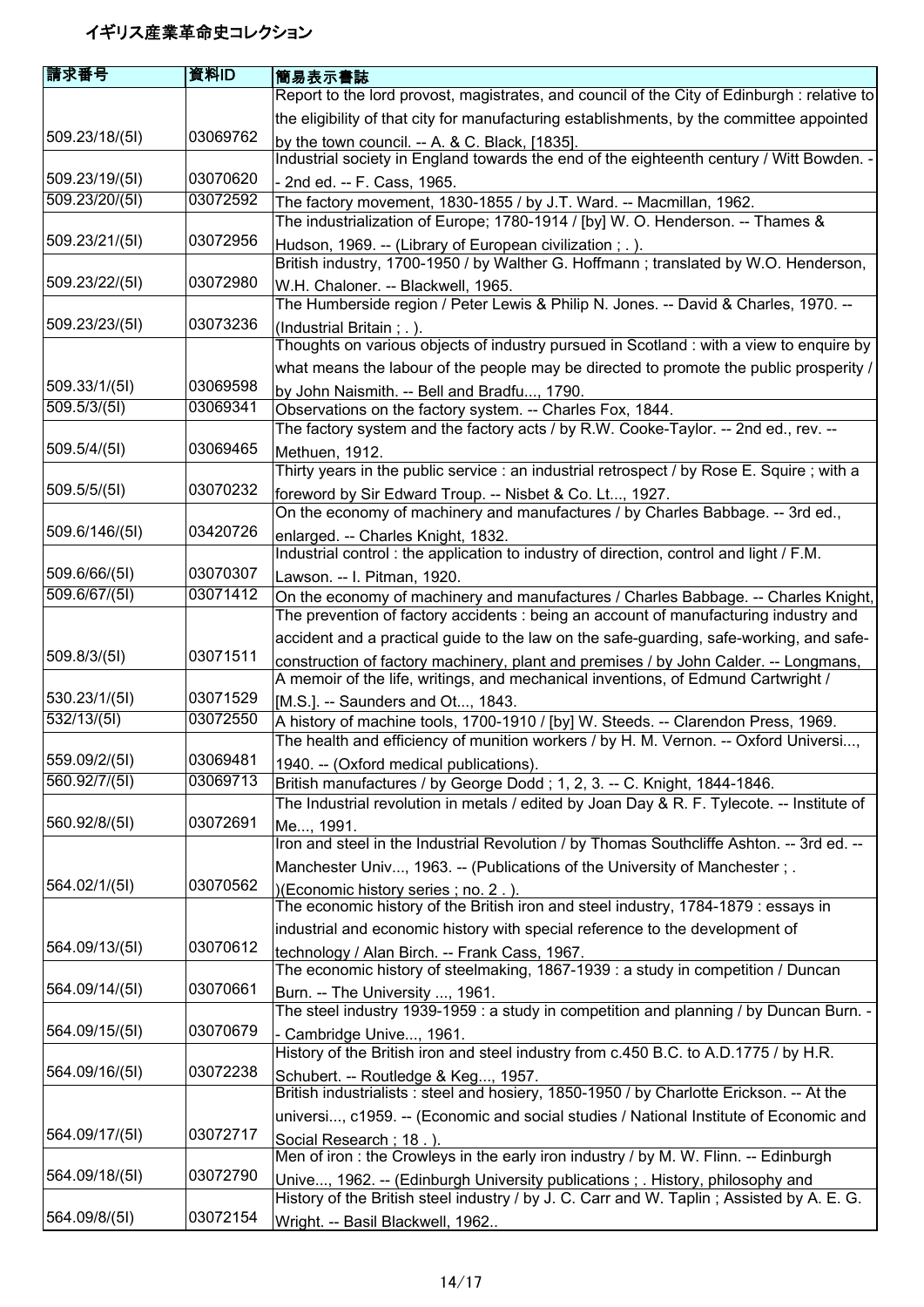| <b>請求番号</b>       | 資料ID     | <b> 簡易表示書誌</b>                                                                                                                                                                       |
|-------------------|----------|--------------------------------------------------------------------------------------------------------------------------------------------------------------------------------------|
|                   |          | Before 1700 : towards the age of coal / by John Hatcher. -- Clarendon Press, 1993. --                                                                                                |
| 567.09/10/1(5I)   | 03072881 | (The History of the British coal industry; v. 1.).<br>1700-1830 : the Industrial Revolution / by Michael W. Flinn ; with the assistance of                                           |
| 567.09/10/2(51)   | 03072899 | David Stoker. -- Clarendon Press, 1984. -- (The History of the British coal industry ; vol.<br>1830-1913 : Victorian Pre-eminence / by Roy Church ; with the assistance of Alan Hall |
| 567.09/10/3(51)   | 03072907 | and John Kanefsky. -- Clarendon Press, 1986. -- (The History of the British coal<br>1913-1946 : the political economy of decline / by Barry Supple. -- Clarendon Press,              |
| 567.09/10/4(5I)   | 03072915 | 1987. -- (The History of the British coal industry; vol. 4.).                                                                                                                        |
| 567.09/10/5(5I)   | 03072923 | 1946-1982 : the nationalized industry / by William Ashworth ; with the assistance of<br>Mark Pegg. -- Clarendon Press, 1986. -- (The History of the British coal industry ; vol. 5   |
|                   |          | The British coalmining industry, 1870-1946 : a political and economic history / [by]                                                                                                 |
| 567.09/12/(51)    | 03073103 | M.W. Kirby; : pbk. -- Macmillan, 1977.<br>The coal industry of the eighteenth century / Thomas Southcliffe Ashton & Joseph                                                           |
| 567.09/9/(51)     | 03070570 | Sykes. -- 2nd ed., with minor rev. & additions to the bibliography. -- Manchester Univ,<br>Patterns of labour: work and social change in the pottery industry / Richard Whipp. --    |
| 573.2/1/(51)      | 03072642 | Routledge, 1990.                                                                                                                                                                     |
|                   |          | Report from Select Committee on Hand-loom Weavers' Petitions : with the minutes of                                                                                                   |
| 586.09/5/1834(5I) | 03069168 | evidence, and index. -- Ordered, by the, 1834.<br>Report from Select Committee on Hand-loom Weavers' Petitions : with the minutes of                                                 |
|                   |          | evidence, and index ; Analysis of the evidence taken before the Select Committee on                                                                                                  |
|                   |          | Hand-loom Weavers' Petitions (1834-1835) / prepared for the Select Committee of this                                                                                                 |
| 586.09/5/1835(5I) | 03069176 | session. -- Ordered by the , 1835.<br>Reports from Assistant Hand-loom Weavers' Commissioners / [reports by J. C.                                                                    |
| 586.09/6/1(51)    | 03069184 | Symons, J. D. Harding]; [part 1], part 2-3, part 4-5. -- Ordered by the , 1839-1840.<br>Reports from Assistant Hand-loom Weavers' Commissioners / [reports by J. C.                  |
| 586.09/6/2(51)    | 03069192 | Symons, J. D. Harding]; [part 1], part 2-3, part 4-5. -- Ordered by the , 1839-1840.<br>Reports from Assistant Hand-loom Weavers' Commissioners / [reports by J. C.                  |
| 586.09/6/4(51)    | 03069200 | Symons, J. D. Harding]; [part 1], part 2-3, part 4-5. -- Ordered by the , 1839-1840.                                                                                                 |
| 586.09/7/(5I)     | 03069705 | British manufactures / by George Dodd; 1, 2, 3. -- C. Knight, 1844-1846.                                                                                                             |
|                   |          | The early factory masters: the transition to the factory system in the Midlands textile                                                                                              |
| 586.09/8/(51)     | 03072170 | industry / Stanley D. Chapman. -- David & Charles, 1967. -- (David & Charles industrial<br>The philosophy of manufactures, or, An exposition of the scientific, moral, and           |
| 586.09/9/(5I)     | 03071982 | commercial economy of the factory system of Great Britain / by Andrew Ure. -- C.                                                                                                     |
|                   |          | The basis of Mr. Samuel Cromptons claims to a second remuneration from parliament                                                                                                    |
| 586.18/1/(5I)     | 03069671 | for his discovery of the mule spinning machine. -- Printed by C. S, 1868.<br>The trial of a cause instituted by Richard Pepper Arden, Esq : his Majesty's attorney                   |
|                   |          | general, by writ of scire facias, to repeal a patent granted on the sixteenth of December                                                                                            |
| 586.18/2/(5I)     | 03070455 | 1775, to Mr. Richard Arkwright, for an invention of certain instruments and machines                                                                                                 |
|                   |          | for preparing silk, cotton, flax, and wool for spinning : before the honorable Francis<br>The Ashworth cotton enterprise : the rise and fall of a family firm 1818-1880 / by         |
| 586.2/1/(5l)      | 03070638 | Rhodes Boyson. -- Clarendon Press, 1970.                                                                                                                                             |
| 586.2/2/(51)      | 03069408 | A century of fine cotton spinning : McConnel & Co. Ltd., 1790 1906. -- G. Falkner,                                                                                                   |
|                   |          | A letter to Mr. Holland Hoole, in reply to his letter to the Right Hon. Lord Viscount                                                                                                |
| 586.22/10/(5I)    | 03069853 | Althorp, M.P., Chancellor of the Exchequer, in defence of the cotton factories of                                                                                                    |
|                   |          | Lancashire / by Richard Oastler. -- A. Wilkinson, [1832].<br>A letter to the right honourable Lord Viscount Althorp, M. P., chancellor of the                                        |
| 586.22/11/(5l)    | 03069861 | exchequer : in defence of the cotton factories of Lancashire / by Holland Hoole. --                                                                                                  |
| 586.22/12/(5I)    | 03072444 | The cotton industry in Britain / by R. Robson. -- Macmillan, 1957.                                                                                                                   |
|                   |          | Manchester men and Indian cotton, 1847-1872 / by Arthur W. Silver. -- Manchester                                                                                                     |
| 586.22/14/(5I)    | 03072501 | Univ, c1966.<br>The English cotton industry and the world market, 1815-1896 / by D.A. Farnie. --                                                                                     |
| 586.22/15/(5I)    | 03072774 | Clarendon Press, 1979.                                                                                                                                                               |
|                   |          | History of the cotton manufacture in Great Britain : with a notice of its early history in                                                                                           |
|                   |          | the East, and in all the quarters of the globe : a description of the great mechanical                                                                                               |
| 586.22/16/(5I)    | 03071420 | inventions, which have caused its unexampled extension in Britain, and a view of the                                                                                                 |
|                   |          | present state of the manufacture, and the condition of the classes engaged in its                                                                                                    |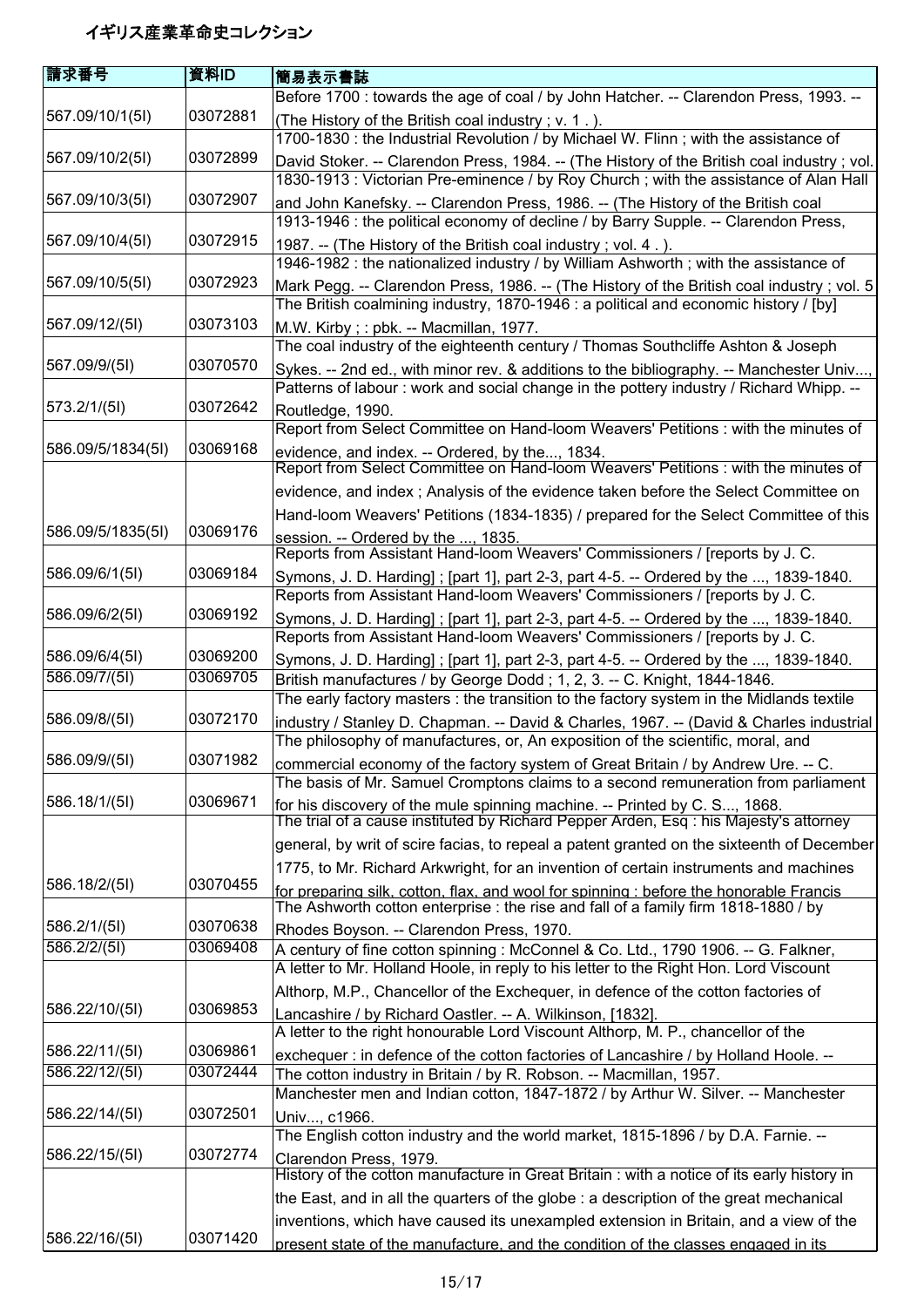| 請求番号                           | 資料ID                 | 簡易表示書誌                                                                                                                                                                                |
|--------------------------------|----------------------|---------------------------------------------------------------------------------------------------------------------------------------------------------------------------------------|
|                                |                      | Letter to the Right Hon. Lord Ashley, on the cotton factory system, and the Ten Hours'                                                                                                |
| 586.22/17/(51)                 | 03071586             | Factory Bill / by Kirkman Finlay. -- John Smith, 1833.<br>Origin of the new system of manufacture commonly called "power-loom weaving" and                                            |
|                                |                      | the purposes for which this system was invented and brought into use, fully explained                                                                                                 |
|                                |                      | in a narrative : containing William Radcliffe's struggles through life to remove the cause                                                                                            |
| 586.22/18/(5I)                 | 03071818             |                                                                                                                                                                                       |
|                                |                      | which has broght this country to its present crisis / written by himself. -- Printed and<br>The cotton manufacture of Great Britain : systematically investigated, and illustrated by |
|                                |                      | 150 original figures, engraved on wood and steel; with an introductory view of its                                                                                                    |
| 586.22/19/1(5I)                | 03071990             | comparative state in foreign countries, drawn chiefly from personal survey / by Andrew                                                                                                |
|                                |                      | Ure ; v. 1, v. 2. -- Charles Knight, 1836.<br>The cotton manufacture of Great Britain : systematically investigated, and illustrated by                                               |
|                                |                      | 150 original figures, engraved on wood and steel; with an introductory view of its                                                                                                    |
|                                |                      | comparative state in foreign countries, drawn chiefly from personal survey / by Andrew                                                                                                |
| 586.22/19/2(51)                | 03072006             | Ure ; v. 1, v. 2. -- Charles Knight, 1836.<br>The Cotton manufacture of Great Britain, investigated and illustrated / Andrew Ure ; v.                                                 |
| 586.22/20/1(5I)                | 03072014             | 1, v. 2. -- H. G. Bohn, 1861.                                                                                                                                                         |
|                                |                      | The Cotton manufacture of Great Britain, investigated and illustrated / Andrew Ure; v.                                                                                                |
| 586.22/20/2(51)                | 03072022             | 1, v. 2. -- H. G. Bohn, 1861.                                                                                                                                                         |
|                                |                      | A cotton enterprise, 1795-1840 : a history of M'Connel and Kennedy fine cotton                                                                                                        |
| 586.22/4/(5I)                  | 03073194             | spinners / C.H. Lee. -- Manchester Univ, 1972.                                                                                                                                        |
|                                |                      | The Strutts and the Arkwrights, 1758-1830 : a study of the early factory system / by                                                                                                  |
| 586.22/7/(5I)                  | 03072808             | R.S. Fitton and A.P. Wadsworth. -- Manchester Univ, c1958.                                                                                                                            |
|                                |                      | Observations, founded on facts, upon the propriety or impropriety of exporting cotton                                                                                                 |
| 586.22/8/(5I)                  | 03069333             | twist : for the purpose of being manufactured into cloth by foreigners. -- Printed for J.                                                                                             |
|                                |                      | Report of the American International Relief Committee, for the suffering operatives of                                                                                                |
| 586.22/9/(5I)                  | 03069606             | Great Britain, 1862-'63. -- Printed by C. A, 1864.                                                                                                                                    |
|                                |                      | The woollen industry of Southwest England / by Kenneth G. Ponting. -- Adams and                                                                                                       |
| 586.52/5/(5I)<br>586.52/6/(5I) | 03072410<br>03073061 | Dart, 1971. -- (Origins of industry; .).                                                                                                                                              |
|                                |                      | The Welsh woollen industry / by J. Geraint Jenkins. -- National Museum, 1969.<br>The Wool textile industry in Great Britain / edited by J. Geraint Jenkins. -- Routledge              |
| 586.52/7/(5I)                  | 03073079             | and K, 1972.                                                                                                                                                                          |
|                                |                      | The history of the woollen and worsted industries / by E. Lipson. -- A. & C. Black, 1921.                                                                                             |
| 586.52/8/(5I)                  | 03073244             | -- (The histories of English industries; .).                                                                                                                                          |
|                                |                      | Minutes of evidence taken before the committee appointed to consider of the several                                                                                                   |
| 586.72/2/(5l)                  | 03069150             | petitions relating to ribbon weavers. -- Ordered by the , 1818.                                                                                                                       |
|                                |                      | The handloom weavers : a study in the English cotton industry during the Industrial                                                                                                   |
| 586.72/3/(5I)                  | 03072147             | Revolution / Duncan Bythell; with an introduction by R.M. Hartwell. -- Cambridge                                                                                                      |
|                                |                      | Report from the committee on the minutes of evidence respecting the callico printers.                                                                                                 |
|                                |                      | Report from the committee on the framework-knitters petitions . Report from the select                                                                                                |
| 586.8/2/(5I)                   | 03069234             | committee on framework knitters petitions. -- Ordered by the , 1806-1819.                                                                                                             |
|                                |                      | Report from the select committee on bleaching and dyeing works; 1st-2nd. -- Ordered                                                                                                   |
| 587.9/1/(5l)                   | 03069267             | by the , 1857.                                                                                                                                                                        |
| 588.5/3/(5l)                   | 03072816             | The British brewing industry, 1830-1980 / T.R. Gourvish and R.G. Wilson; research by                                                                                                  |
|                                |                      | Fiona Wood. -- Cambridge Unive, 1994.<br>Makers of our clothes : a case for trade boards : being the results of a year's                                                              |
|                                |                      |                                                                                                                                                                                       |
| 589.2/4/(5l)                   | 03070315             | investigation into the work of women in London in the tailoring, dressmakingm and                                                                                                     |
|                                |                      | underclothing trades / by Mrs. Carl Meyer and Clementina Black. -- Duckworth, 1909.<br>The tailoring trade / edited with an introduction by F. W. Galton, with a preface by           |
| 593.09/1/(5l)                  | 03071594             | Sidney Webb. -- Longmans, Green, 1896. -- (Studies in economics and political                                                                                                         |
|                                |                      | science / edited by W.A.S. Hewins ; 2. ) (Select documents : illustrating the history of<br>The limits of state industrial control : a symposium on the present situation & how to    |
| 601.33/2/(5l)                  | 03070935             | meet it / edited by Huntly Carter. -- T. Fisher Unwin, [1919].                                                                                                                        |
|                                |                      | Re-adjustment in Lancashire / by members of the Economics Research Section,                                                                                                           |
|                                |                      | University of Manchester. -- Manchester Univ, 1936. -- (Publications of the                                                                                                           |
| 601.33/3/(5I)                  | 03071271             | Economics Research Section, University of Manchester ; . ).                                                                                                                           |